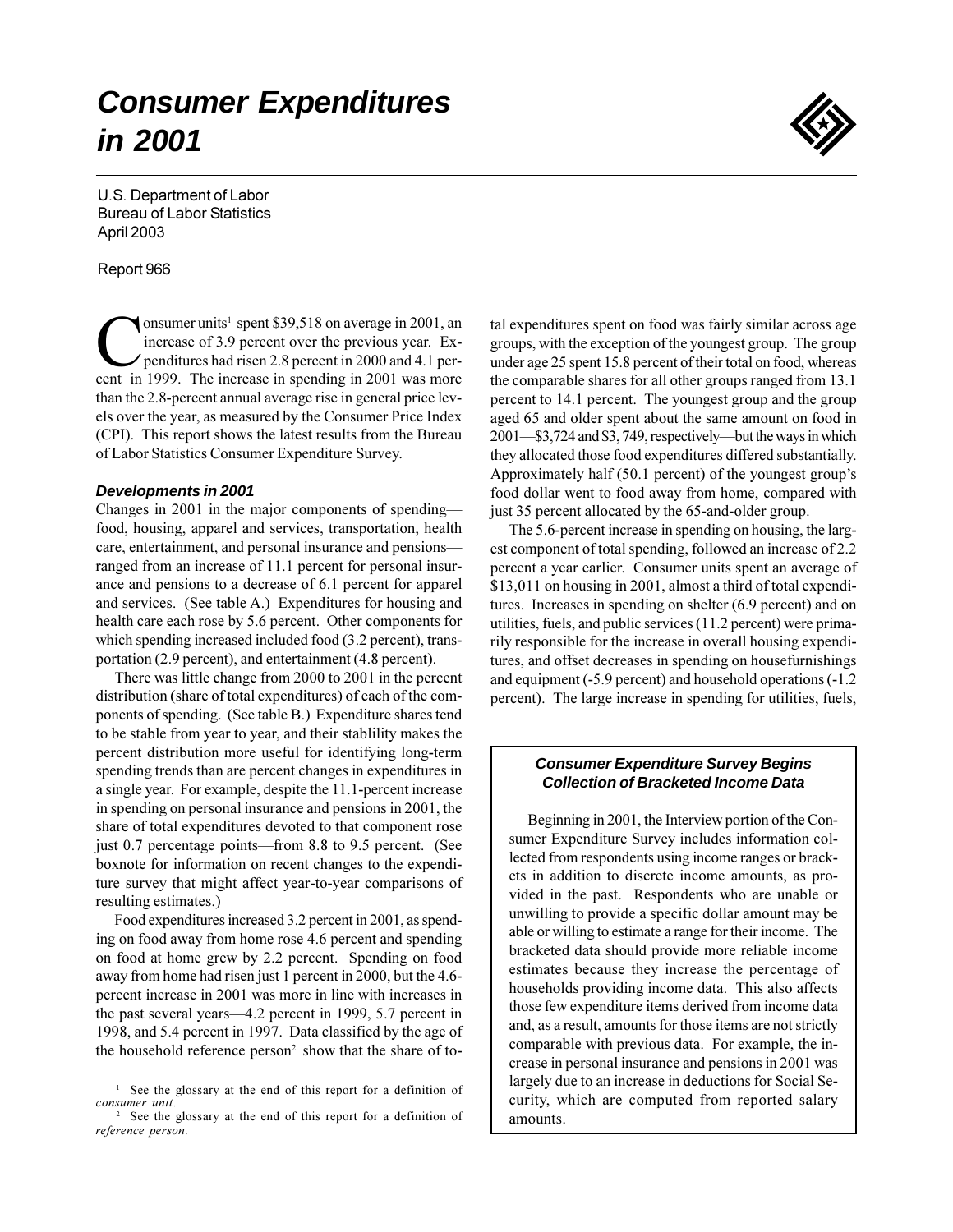and public services was the result of increases for electricity  $(10.7 \text{ percent})$ , fuel oil  $(15.9 \text{ percent})$ , and natural gas  $(33.6 \text{ m})$ percent). (Prices for electricity and natural gas, as measured by the CPI, also rose in 2001, by 7.2 percent and 19.9 percent, respectively, whereas fuel oil prices fell 0.3 percent.) Changes in spending on housing varied by region of the country in 2001, as expenditures rose more in the West (7.4 percent) and Northeast (6.9 percent) than in the South (4.8 percent) and Midwest (4.2 percent). Consumer units in the West also had the highest average levels of housing expenditures in 2001  $($15,000)$ , followed by the Northeast  $($14,439)$ , Midwest  $$12,458$ , and South  $$11,375$ ).

The 6.1-percent decrease in spending on apparel and services in 2001 dropped the average amount spent by consumers, \$1,743, to the same level recorded in 1999. The decrease in apparel spending followed increases of 6.5 percent in 2000 and 4.1 percent in 1999, and decreases of 3.2 percent in 1998 and 1.3 percent in 1997. In 2001, spending was down across all the subcomponents of apparel and services, including men's and boys' apparel (-3.9 percent), women's and girls' apparel (-6.7 percent), and footwear (-11.9 percent). Data classified by the size of the consumer unit show that the largest decreases in apparel spending occurred among single consumer units (-16.2 percent) and three-person consumer units (-10.9 percent), whereas expenditures by two-person and five-or-more-person consumer units each dropped by 1.8 percent.

Transportation spending rose 2.9 percent in 2001, following increases of 5.8 percent in 2000 and 6 percent in 1999. Among the transportation components, increases in spending on vehicle purchases (4.7 percent) and other vehicle expenses (4.1 percent) were offset somewhat by decreases in expenditures for gasoline and motor oil (-0.9 percent) and public transportation (-6.3 percent). Other vehicle expenses include spending on items such as maintenance and repairs, vehicle finance charges, and rentals and leases. Public transportation expenditures include outlays for airline and ship fares, as well as for intracity mass transit fares. The decrease in spending on gasoline and motor oil in 2001 followed a large increase (22.4 percent) in 2000. Both the increase in 2000 and the decrease in 2001 corresponded to changes in the *prices* of motor fuels in those years—a 28.4-percent increase in 2000 and a 3.6-percent decrease in 2001. There was a larger increase in spending on transportation among rural consumers (13.4 percent) than among urban consumers (1.4 percent) in 2001. This was due primarily to a 23.8-percent increase in spending on vehicle purchases by rural consumers, as the average expenditure rose from \$3,751 in 2000 to \$4,644 in 2001. Spending on vehicles is subject to large changes from year to year because vehicles are expensive items that are typically purchased infrequently, and relatively small changes in the percent of consumer units making such purchases can affect the overall average.

The 5.6-percent increase in spending on health care in 2001 closely matched the 5.5-percent advance posted in 2000. In both years, rising expenditures for health insurance and for prescription and nonprescription drugs were primarily responsible for the increase in the overall component. Spending for health insurance rose 7.9 percent and that for prescription and nonprescription drugs rose 7.8 percent in 2001. Expenditures for the other two health care componentsmedical services and medical supplies—showed little change in 2001. The share of total expenditures allocated to health care varies substantially by age group. The aged-65-andolder group devoted 12.6 percent of their total expenditures to health care in 2001, close to the share that they spent on food. In contrast, the under-age-25 group allocated just 2.3 percent of their total to health care.

Spending on entertainment rose 4.8 percent in 2001, following a decrease of 1.5 percent in 2000 and an increase of 8.3 percent in 1999. Among the four subcomponents of entertainment, there were modest increases for fees and admissions (2.2 percent) and for pets, toys, and playground equipment (1.1 percent), and larger increases for television, radios, and sound equipment (6.1 percent) and for other entertainment supplies, equipment, and services (9.4 percent). Like vehicle purchases, this last subcomponent is subject to large changes from one year to the next because it includes expensive items (such as motorized recreational vehicles and boats) that are purchased relatively infrequently, and relatively small changes in the percent of consumer units purchasing such items can have an effect on the overall average.

Expenditures and deductions for personal insurance and pensions rose 11.1 percent in 2001, primarily due to a large increase in the pensions and Social Security subcomponent. (See boxnote, p. 1, for a caveat on the interpretation of this estimate.) Pensions and Social Security is much larger than the other subcomponent of personal insurance and pensions, life and other personal insurance, and accounted for 89 percent of the overall expenditure category in 2001. Personal insurance and pensions accounted for 15.4 percent of the total expenditures of consumer units in the highest income quintile<sup>3</sup> in 2001, whereas consumers in the lowest quintile allocated just 2.5 percent of income for such spending. The lowest quintile includes larger proportions of retired persons, students, and young people just starting their careers, and these groups typically do not spend as much, on average, for personal insurance and pensions.

Expenditure levels for the remaining components were not as high as those for the major components of spending. Among the smaller components, spending on alcoholic beverages dropped 6.2 percent in 2001 following a 17-percent increase in 2000. Expenditures for reading, tobacco products and supplies, and miscellaneous items each decreased by 3.4 percent in 2001. Miscellaneous expenditures includes spending on such items as legal fees, accounting fees, funeral expenses, and other items not easily categorized elsewhere. Spending on personal care products and services dropped 14 percent in 2001, following a large increase of 38.2

<sup>&</sup>lt;sup>3</sup> See the glossary at the end of this report for a definition of income quintiles.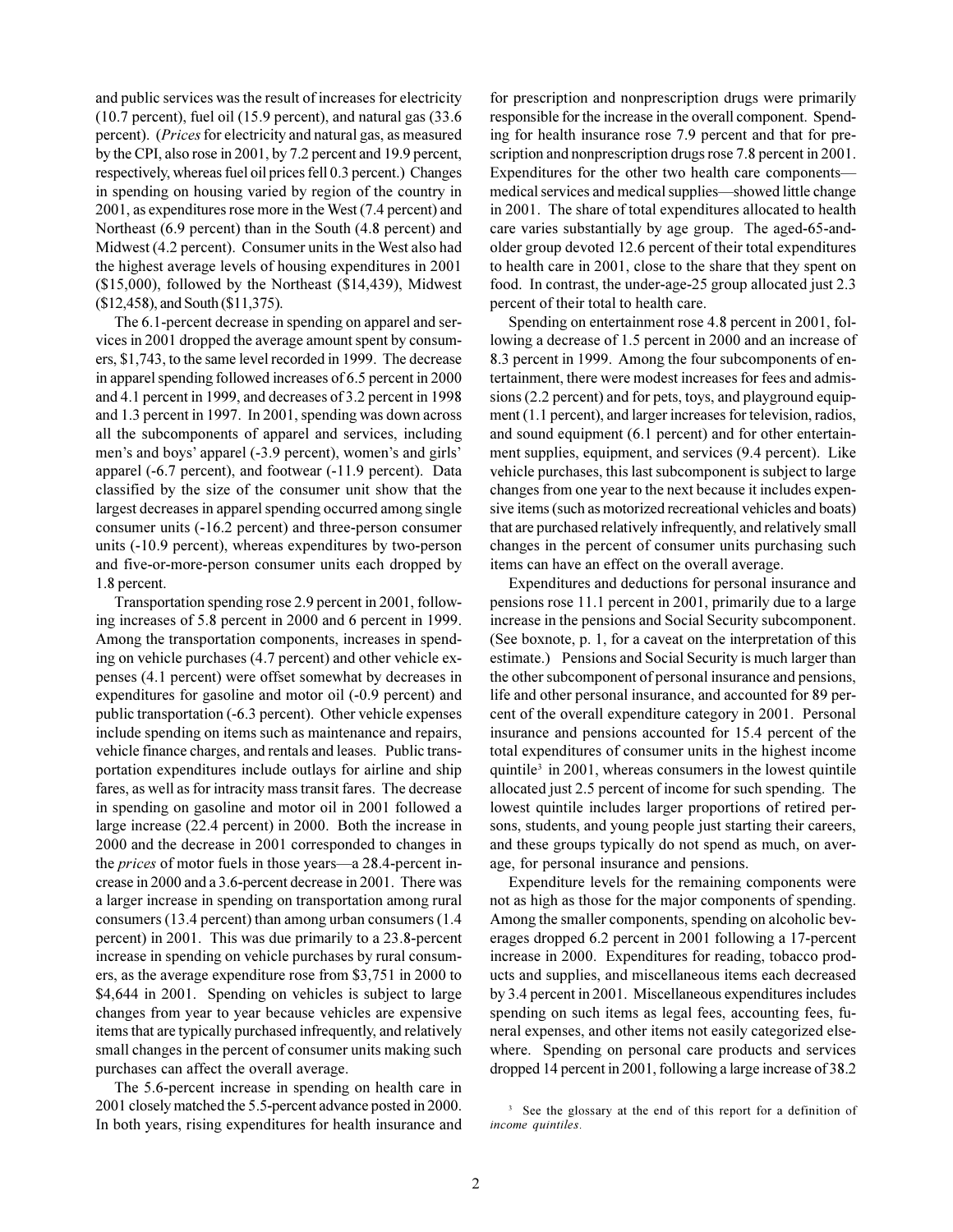|           | Table A. Average annual expenditures of all consumer units and percent changes, Consumer Expenditure Survey, |  |  |  |  |  |
|-----------|--------------------------------------------------------------------------------------------------------------|--|--|--|--|--|
| 1999-2001 |                                                                                                              |  |  |  |  |  |

|                                         |          |          |          | Percent change |           |
|-----------------------------------------|----------|----------|----------|----------------|-----------|
| Item                                    | 1999     | 2000     | 2001     | 1999-2000      | 2000-2001 |
| Number of consumer units (in thousands) | 108,465  | 109,367  | 110,339  |                |           |
|                                         | \$43,951 | \$44,649 | \$47,507 |                |           |
| Averages:                               |          |          |          |                |           |
|                                         | 47.9     | 48.2     | 48.1     |                |           |
| Number of persons in consumer unit      | 2.5      | 2.5      | 2.5      |                |           |
|                                         | 1.3      | 1.4      | 1.4      |                |           |
|                                         | 1.9      | 1.9      | 1.9      |                |           |
|                                         | 65       | 66       | 66       |                |           |
|                                         | \$36,995 | \$38,045 | \$39,518 | 2.8            | 3.9       |
| Food                                    | 5,031    | 5,158    | 5,321    | 2.5            | 3.2       |
|                                         | 2,915    | 3.021    | 3.086    | 3.6            | 2.2       |
| Cereals and bakery products             | 448      | 453      | 452      | 1.1            | $-2$      |
| Meats, poultry, fish, and eggs          | 749      | 795      | 828      | 6.1            | 4.2       |
|                                         | 322      | 325      | 332      | .9             | 2.2       |
|                                         | 500      | 521      | 522      | 4.2            | $\cdot$   |
|                                         | 896      | 927      | 952      | 3.5            | 2.7       |
| Food away from home                     | 2,116    | 2,137    | 2.235    | 1.0            | 4.6       |
|                                         | 318      | 372      | 349      | 17.0           | $-6.2$    |
|                                         | 12,057   | 12,319   | 13.011   | 2.2            | 5.6       |
|                                         | 7.016    | 7.114    | 7.602    | 1.4            | 6.9       |
| Utilities, fuels, and public services   | 2.377    | 2.489    | 2.767    | 4.7            | 11.2      |
|                                         | 666      | 684      | 676      | 2.7            | $-1.2$    |
|                                         | 498      | 482      | 509      | $-3.2$         | 5.6       |
| Housefurnishings and equipment          | 1,499    | 1,549    | 1,458    | 3.3            | $-5.9$    |
|                                         | 1.743    | 1,856    | 1,743    | 6.5            | $-6.1$    |
|                                         | 7,011    | 7,417    | 7,633    | 5.8            | 2.9       |
| Vehicle purchases (net outlay)          | 3,305    | 3,418    | 3,579    | 3.4            | 4.7       |
|                                         | 1,055    | 1,291    | 1,279    | 22.4           | -.9       |
|                                         | 2,254    | 2,281    | 2,375    | 1.2            | 4.1       |
|                                         | 397      | 427      | 400      | 7.6            | $-6.3$    |
|                                         | 1.959    | 2.066    | 2.182    | 5.5            | 5.6       |
|                                         | 1,891    | 1,863    | 1,953    | $-1.5$         | 4.8       |
| Personal care products and services     | 408      | 564      | 485      | 38.2           | $-14.0$   |
|                                         | 159      | 146      | 141      | $-8.2$         | $-3.4$    |
|                                         | 635      | 632      | 648      | $-.5$          | 2.5       |
| Tobacco products and supplies           | 300      | 319      | 308      | 6.3            | $-3.4$    |
|                                         | 867      | 776      | 750      | $-10.5$        | $-3.4$    |
|                                         | 1,181    | 1,192    | 1,258    | .9             | 5.5       |
| Personal insurance and pensions         | 3,436    | 3,365    | 3,737    | $-2.1$         | 11.1      |
| Life and other personal insurance       | 394      | 399      | 410      | 1.3            | 2.8       |
| Pensions and Social Security            | 3,042    | 2,966    | 3,326    | $-2.5$         | 12.1      |
|                                         |          |          |          |                |           |

<sup>1</sup> Income values are derived from "complete income reporters" only.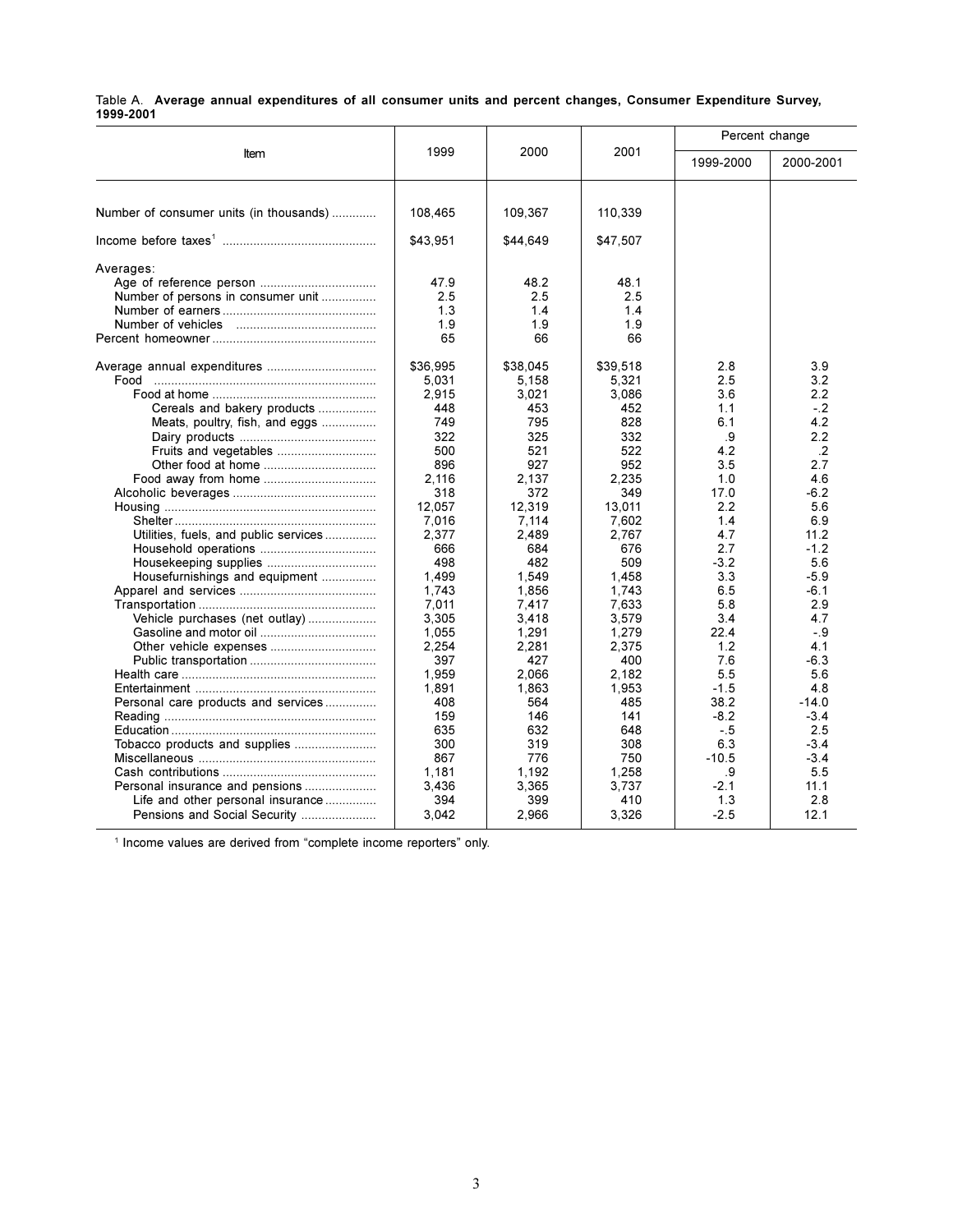Table B. Percent distribution of total annual expenditures by major category, Consumer Expenditure Survey, 1998-2001

| Item | 1998  | 1999  | 2000  | 2001  |
|------|-------|-------|-------|-------|
|      | 100 O | 100 0 | 100 0 | 100.0 |
| Food | 13.5  | 13 6  | 13.6  | 13.5  |
|      | 7.8   | 7.9   | 7.9   | 78    |
|      | 5.7   | 57    | 5.6   | 57    |
|      | 33.0  | 32.6  | 32.4  | 32.9  |
|      | 4.7   | 47    |       | 4.4   |
|      | 186   | 19 በ  | 195   | 19.3  |
|      | 8.3   | 89    | 9.0   | ۰ ۹   |
|      | 2.9   | 29    | 34    | 39    |
|      | 7.4   |       |       |       |
|      | 54    | 53    | 54    |       |
|      | 49    |       |       |       |
|      | 9.5   | 9.3   | 8.8   | 9.5   |
|      | 1.1   |       |       |       |
|      | 8.4   |       | 78    | 8.4   |
|      | 10.4  | 10.5  | 10.5  | 10.0  |

1 Includes spending for alcoholic beverages, personal care products and services, reading, education, tobacco products and supplies, cash contributions, and miscellaneous.

percent in 2000.<sup>4</sup> Spending on education rose 2.5 percent and cash contributions rose 5.5 percent.

# **Brief description of the Consumer Expenditure Survey**

The current Consumer Expenditure Survey program was begun in 1980. Its principal objective is to collect information on the buying habits of American consumers. Consumer expenditure data are used in a variety of research by government, business, labor, and academic analysts. Additionally, the data are required for periodic revision of the Consumer Price Index (CPI).

The survey, which is conducted by the U.S. Census Bureau for the Bureau of Labor Statistics (BLS), consists of two components: A Diary or record keeping survey completed by participating consumer units for two consecutive 1-week periods; and an Interview survey, in which expenditures of consumer units are obtained in five interviews conducted at 3-month intervals. Results in this report are based on integrated data from both surveys.

Survey participants record dollar amounts for goods and services purchased during the reporting period, whether or not payment is made at the time of purchase. Expenditure amounts include all sales and excise taxes for all items purchased by the consumer unit for itself or for others. Excluded from both surveys are all business-related expenditures and expenditures for which the consumer unit is reimbursed.

Each survey queries an independent sample of consumer units that is representative of the U.S. population. For the Diary survey, about 7,500 consumer units are sampled each year. Each consumer unit keeps a diary for two 1-week periods, yielding approximately 15,000 diaries a year. The Interview sample is selected on a rotating panel basis, surveying about 7,500 consumer units each quarter. Each consumer unit is interviewed once per quarter, for five consecutive quarters. Data are collected on an ongoing basis in 105 areas of the United States.

The Interview survey is designed to capture expenditure data that respondents can reasonably recall for a period of 3 months or longer. In general, these include relatively large expenditures, such as those for real property, automobiles, and major appliances, or expenditures that occur on a regular basis, such as rent, utility payments, or insurance premiums. Including global estimates of spending for food, it is estimated that about 95 percent of expenditures are covered in the Interview survey. Nonprescription drugs, household supplies, and personal care items are excluded. The Interview survey also provides data on expenditures incurred while on leisure trips.

The Diary survey is designed to capture expenditures on small, frequently purchased items that are normally difficult for respondents to recall. Detailed records of expenses are kept for food and beverages—both at home and in eating places, tobacco, housekeeping supplies, nonprescription drugs, and personal care products and services. Expenditures incurred while away from home overnight or longer by members of the consumer unit are excluded from the Diary survey. Although the Diary survey was designed to collect information on expenditures that could not be recalled easily over a period of time, respondents are asked to report *all* expenses (except overnight travel) that the consumer unit incurs during the survey week.

Integrated data from the BLS Diary and Interview surveys provide a complete accounting of consumer expenditures and income, which neither survey component alone is designed to do. Data on some expenditure items are col-

<sup>&</sup>lt;sup>4</sup> The decrease in 2001 may be partially attributed to a change in the Interview survey questionnaire. Beginning in 2001, respondents are asked what they spent on personal care services in the last 3 months, whereas, previously, they were asked for the usual monthly expense. In 2000, the source of the data was changed from the Diary survey to the Interview survey, as the Interview was deemed more reliable. This may have contributed to the increase in 2000.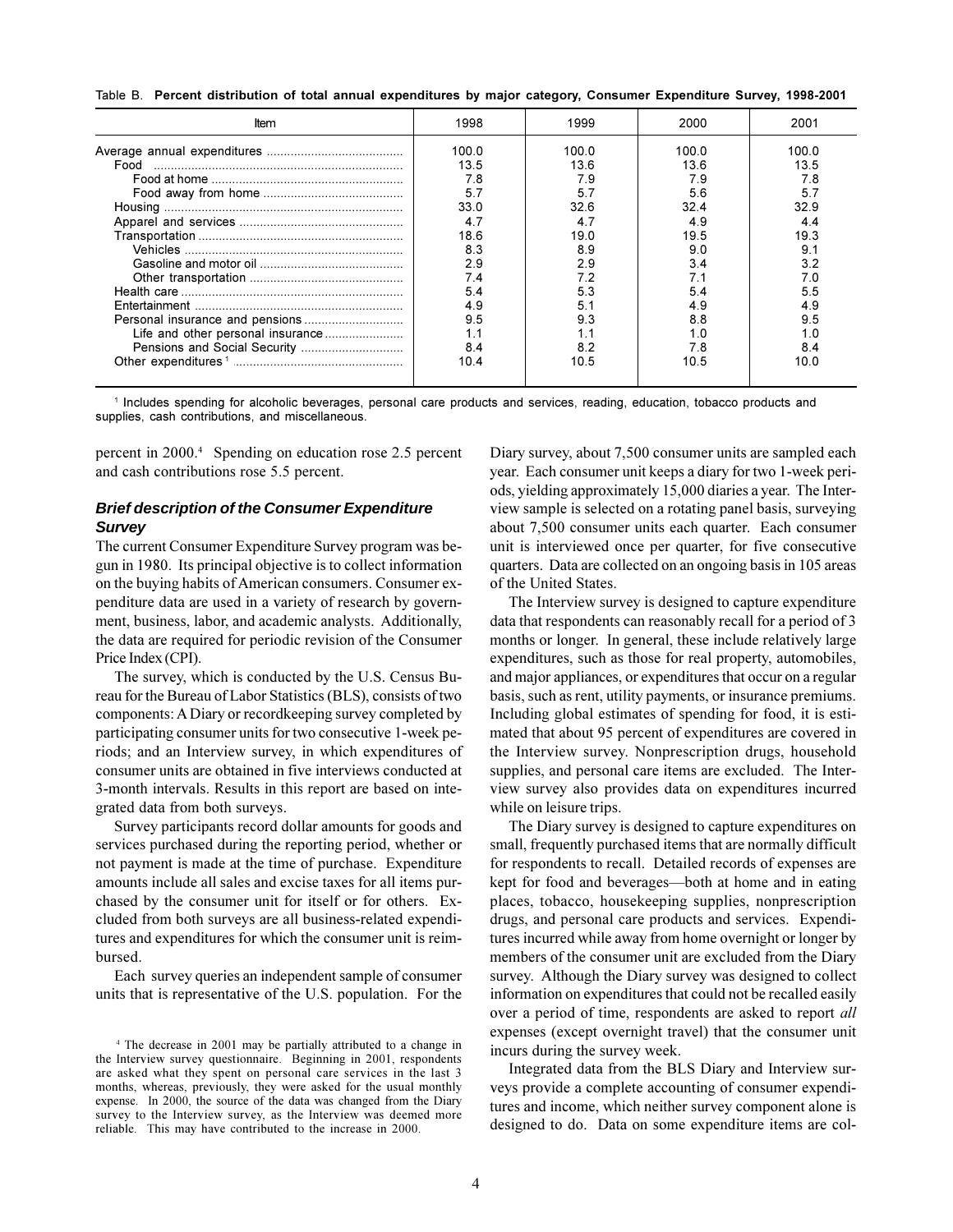lected in only one of the components. For example, the Diary does not collect data on expenditures for overnight travel, or information on reimbursements, as the Interview does. Examples of expenditures for which reimbursements are excluded are medical care; automobile repair; and construction, repairs, alterations, and maintenance of property.

For items unique to one or the other survey, the choice of survey to use as the source of data is obvious. However, there is considerable overlap in coverage between the surveys. Because of this, integrating the data presents the problem of determining the appropriate survey component from which to select expenditure items. When data are available from both survey sources, the more reliable of the two (as determined by statistical methods) is selected. As a result, some items are selected from the Interview survey, and others, from the Diary survey.

Population coverage and definition of components of the Consumer Expenditure Survey differ from those of the Consumer Price Index. Consumer expenditure data cover the total population, whereas the CPI covers only the urban population. In addition, home ownership is treated differently in the two surveys. Actual expenditures of homeowners are reported in the Consumer Expenditure Survey, whereas the Consumer Price Index uses a rental equivalence approach that attempts to measure the change in the cost of obtaining, in the rental marketplace, services equivalent to those provided by owner-occupied homes.

#### Interpreting the data

Expenditures are averages for consumer units with specified characteristics, regardless of whether a particular unit incurred an expense for a specific item during the recordkeeping period. The average expenditure for an item may be considerably lower than the expenditure by those consumer units that purchased the item. The less frequently an item is purchased, the greater the difference between the average for all consumer units and the average for those purchasing the item. Also, an individual consumer unit may spend more or less than the average, depending on its particular characteristics. Factors such as income, age of family members, geographic location, taste, and personal preference also influence expenditures. Furthermore, even within groups with similar characteristics, the distribution of expenditures varies substantially. These points should be considered when relating reported averages to individual circumstances.

Users of these survey data should also keep in mind that prices for many goods and services have risen since the survey was conducted. For example, rent as measured by the Consumer Price Index rose 4.5 percent between 2001 (annual average index) and October 2002.

In addition, sample surveys are subject to two types of errors—sampling and nonsampling. Sampling errors occur because the data are collected from a representative sample rather than the entire population. Nonsampling errors result from the inability or unwillingness of respondents to provide correct information, differences in interviewer ability,

mistakes in recording or coding, or other processing errors.

# **Tables and data**

Tables in this report include integrated data from both the Diary and Interview components of the Consumer Expenditure Survey, enabling data users to associate the full range of expenditures with consumers' demographic characteristics. Tables show data classified by income quintile, income class, age of the reference person, size of the consumer unit, composition of the consumer unit, number of earners, housing tenure, type of area (urban-rural), race, Hispanic origin, region of residence, occupation, and education. (These are the same classifications published in prior reports and bulletins.)

Information on expenditures, income, and family characteristics of single persons, classified by either age and sex or income and sex, is available. Tables that show consumer expenditure data cross-tabulated by income before taxes and either age of the reference person, size of the consumer unit, or region of residence also are available. These tables are not presented in this report but may be obtained from the BLS Division of Consumer Expenditure Surveys.

Integrated Consumer Expenditure Survey data with more detailed expenditure categories are published in biennial reports. The most recent is Consumer Expenditure Survey, 1998-99, Report 955, November 2001. It contains tables of average annual expenditures, income, and characteristics for the same classifications that are shown in this report but in greater detail. Also included are tables showing average annual data over a 2-year period for: Income before taxes cross-tabulated by either age, consumer unit size, or region; single consumers by sex cross-tabulated by either income or age; and selected Metropolitan Statistical Areas (MSAs). The next biennial report will contain survey data for 2000 and 2001 and will be published in mid-2003. Also scheduled for publication in mid-2003 is a Consumer Expenditure Survey anthology that includes analyses of expenditure data as they apply to various topics of interest, as well as methodological and research articles pertaining to various survey topics. This will be the first in a series of anthologies to be published biennially.

Tables with the same level of detail as shown in the 2year report can be accessed through the Internet (http:// www.bls.gov/cex). Data are available for 1984-2001. Beginning with the 2000 data, standard error estimates for integrated Diary and Interview survey data are available on the Internet. Other survey information, including answers to frequently asked questions, a glossary of terms, and order forms for survey products, also is available on the Internet.

# Other available data

The 2001 Diary and Interview microdata, that is, data for individual consumer units, are available on CD-ROM. The Interview files contain expenditure data in two different formats: MTAB files that present monthly values in an item coding framework based on the CPI pricing scheme, and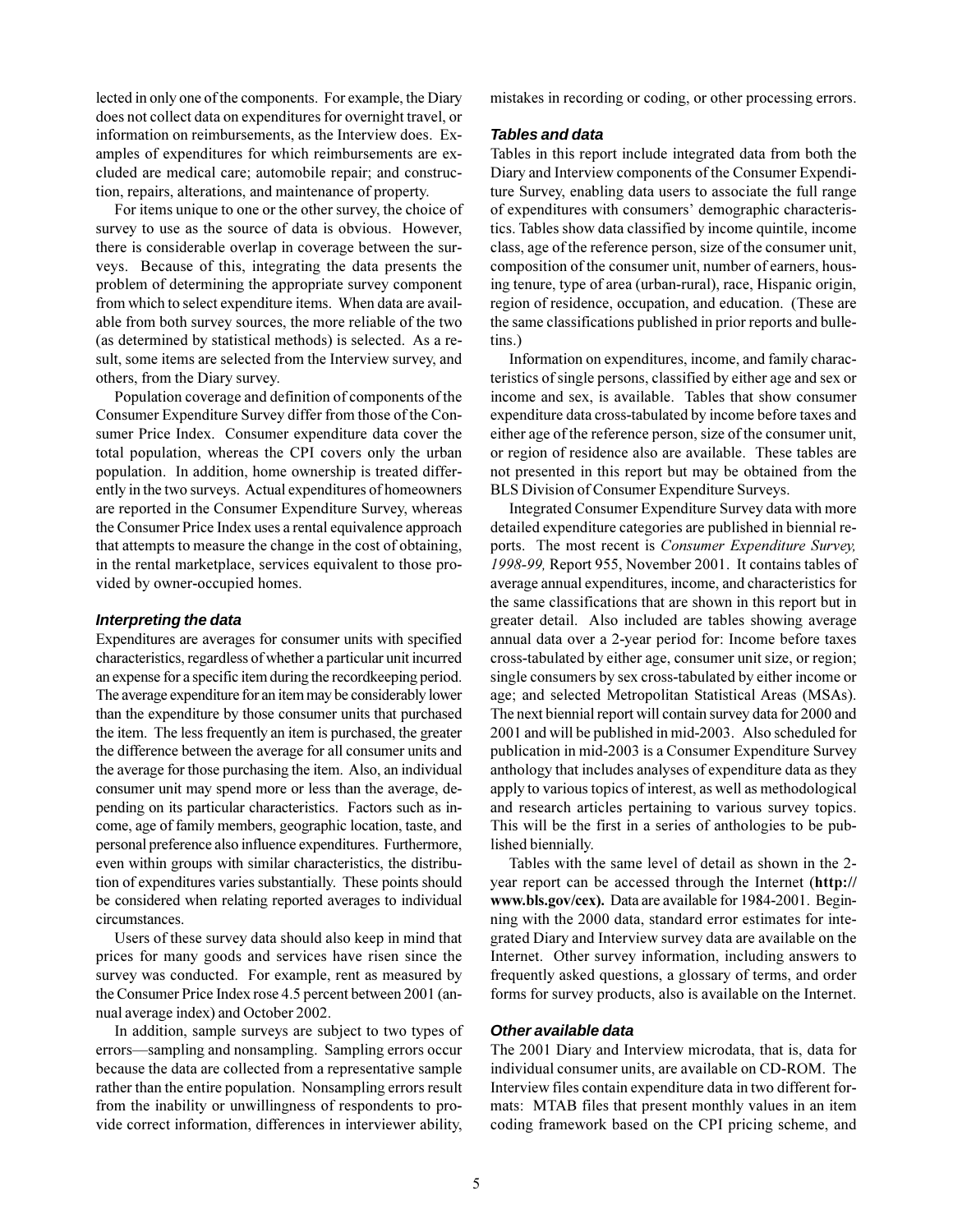EXPN files that organize expenditures by the section of the Interview questionnaire in which they are collected. Expenditure values on EXPN files cover different periods depending on the specific question asked, and the files also contain relevant nonexpenditure information not found on the MTAB files. Currently available on CD-ROM are microdata files back to 1990 and for selected earlier years. Microdata files for earlier years also are available on publicuse tapes.

Consumer Expenditure Survey data also are available via the BLS fax-on-demand service. This service provides information and data that may be accessed from a touch-tone phone 24 hours a day, 7 days a week, by dialing (202) 691-6325. Voice prompts explain how to obtain the information. Data available from the fax-on-demand service are for the most recent published year. Additional data also are presented in articles in the Monthly Labor Review.

For more detailed information on the availability of current and earlier data, contact the Division of Consumer Expenditure Surveys, Bureau of Labor Statistics, Room 3985, 2 Massachusetts Avenue, NE., Washington, DC 20212-0001. Telephone: (202) 691-6900. E-mail: (cexinfo@bls.gov). Internet: (http://www.bls.gov/cex).

Material in this publication is in the public domain and, with appropriate credit, may be reproduced without permission. Information in this report is available upon request to sensory impaired individuals: Voice phone: (202) 691-5200, Federal Relay Service: 1-800-877-8339.

# Glossary

Consumer unit. A consumer unit is defined as members of a household related by blood, marriage, adoption, or other legal arrangement; a single person living alone or sharing a household with others but who is financially independent; or two or more persons living together who share responsibility for at least 2 out of 3 major types of expenses—food, housing, and other expenses. Students living in universitysponsored housing also are included in the sample as separate consumer units.

Reference person. The first member mentioned by the respondent when asked to "Start with the name of the person or one of the persons who owns or rents the home." It is with respect to this person that the relationship of other consumer unit members is determined.

**Total expenditures.** The transaction costs, including excise and sales taxes, of goods and services acquired during the interview period. Estimates include expenditures for gifts and contributions and payments for pensions and personal insurance.

**Income.** The combined income earned by all consumer unit

members aged 14 years or older during the 12 months preceding the interview. The components of income are wages and salaries; self-employment income; Social Security and private and government retirement income; interest, dividends, and rental and other property income; unemployment and workers' compensation and veterans' benefits; public assistance, supplemental security income, and Food Stamps; rent or meals or both as pay; and regular contributions for support such as alimony and child support.

Complete income reporters. In general, a consumer unit that provides values for at least one of the major sources of its income, such as wages and salaries, self-employment income, and Social Security income. Even complete income reporters may not provide a full accounting of all income from all sources.

*Quintiles of income before taxes.* Complete income reporters are ranked in ascending order of income value and divided into five equal groups. Incomplete income reporters are not ranked and are shown separately in the quintiles of income tables.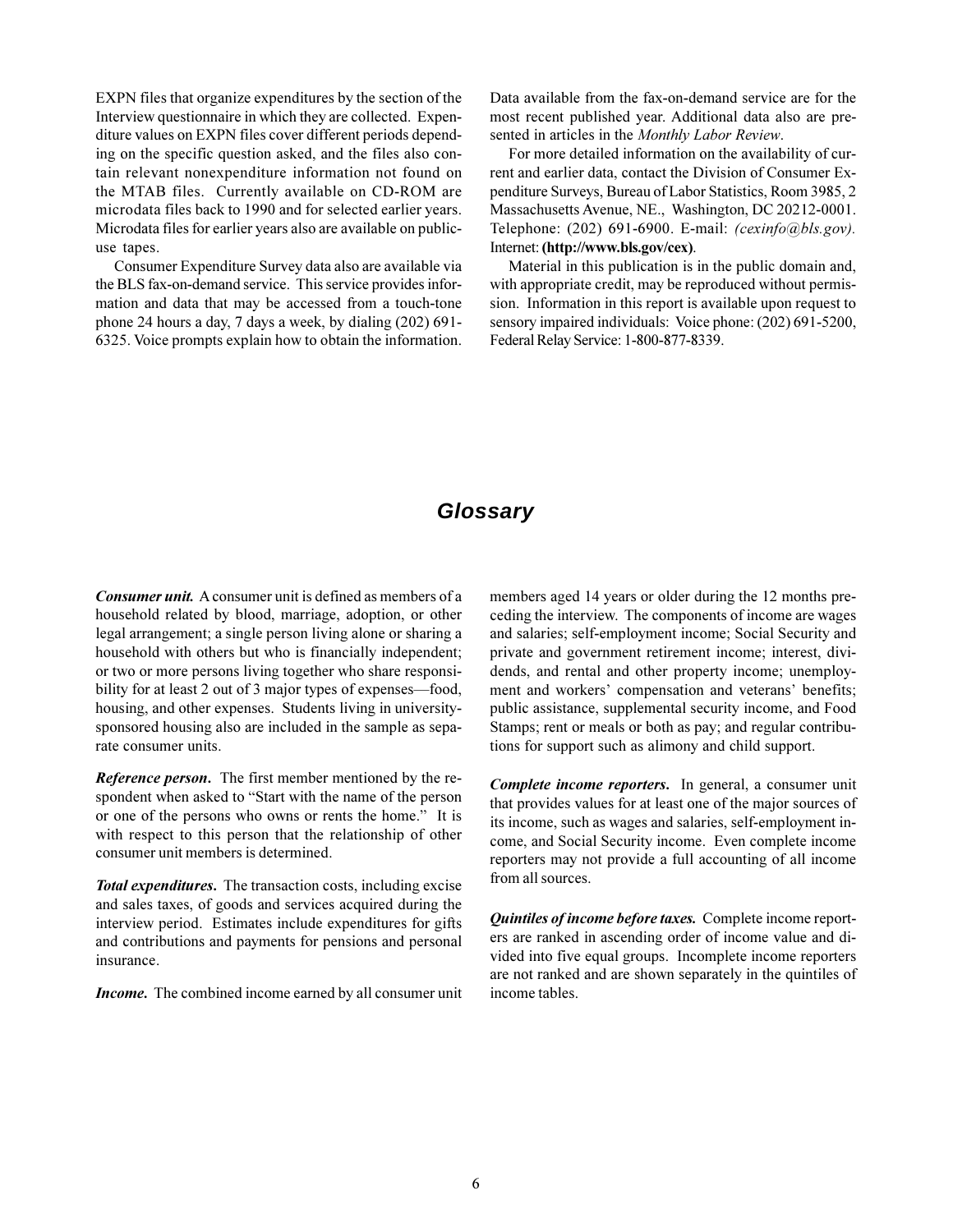# **Table 1. Quintiles of income before taxes: Average annual expenditures and characteristics, Consumer Expenditure Survey, 2001**

|                                         |                                     |                                     |                                    | Complete reporting of income            |                                     |                                          |                                            | Incomplete                          |
|-----------------------------------------|-------------------------------------|-------------------------------------|------------------------------------|-----------------------------------------|-------------------------------------|------------------------------------------|--------------------------------------------|-------------------------------------|
| Item                                    | All                                 | Total                               | Lowest                             | Second                                  | Third                               | Fourth                                   | Highest                                    | reporting                           |
|                                         | consumer                            | complete                            | 20                                 | 20                                      | 20                                  | 20                                       | 20                                         | οf                                  |
|                                         | units                               | reporting                           | percent                            | percent                                 | percent                             | percent                                  | percent                                    | income                              |
| Number of consumer units (in thousands) | 110.339                             | 88,735                              | 17,715                             | 17,751                                  | 17,744                              | 17,749                                   | 17,775                                     | 21,604                              |
|                                         | n.a.                                | n.a.                                | n.a.                               | \$13,909                                | \$27,177                            | \$44,462                                 | \$71,898                                   | n.a.                                |
| Consumer unit characteristics:          | \$47,507<br>48.1                    | \$47,507<br>48.0                    | \$7,946<br>51.0                    | \$20,319<br>51.4                        | \$35,536<br>46.9                    | \$56,891<br>44.9                         | \$116,666<br>45.6                          | (1)<br>48.8                         |
| Average number in consumer unit:        | 2.5<br>.7<br>.3<br>1.4<br>1.9<br>66 | 2.5<br>.7<br>.3<br>1.4<br>2.0<br>65 | 1.7<br>.4<br>.4<br>.6<br>1.0<br>43 | 2.2<br>.6<br>$.5\,$<br>1.0<br>1.5<br>55 | 2.5<br>.7<br>.3<br>1.4<br>1.9<br>63 | 2.9<br>.8<br>$\cdot$<br>1.8<br>2.4<br>75 | 3.1<br>.9<br>$\cdot$ 1<br>2.1<br>2.9<br>88 | 2.6<br>.7<br>.3<br>1.3<br>1.9<br>71 |
|                                         | \$39,518                            | \$41,395                            | \$18,883                           | \$26,492                                | \$35,660                            | \$48,722                                 | \$77,125                                   | \$32,946                            |
|                                         | 5,321                               | 5,662                               | 3,269                              | 4,163                                   | 5,042                               | 6,724                                    | 9,101                                      | 4,473                               |
|                                         | 3,086                               | 3,253                               | 2,124                              | 2,731                                   | 3,113                               | 3,709                                    | 4,584                                      | 2,681                               |
| Cereals and bakery products             | 452                                 | 481                                 | 322                                | 406                                     | 452                                 | 536                                      | 686                                        | 384                                 |
| Meats, poultry, fish, and eggs          | 828                                 | 869                                 | 591                                | 785                                     | 859                                 | 959                                      | 1,150                                      | 730                                 |
|                                         | 332                                 | 352                                 | 213                                | 289                                     | 337                                 | 407                                      | 516                                        | 282                                 |
|                                         | 522                                 | 545                                 | 370                                | 471                                     | 531                                 | 596                                      | 754                                        | 467                                 |
|                                         | 952                                 | 1,007                               | 629                                | 779                                     | 934                                 | 1,211                                    | 1,478                                      | 817                                 |
| Food away from home                     | 2,235                               | 2,409                               | 1,145                              | 1,432                                   | 1,929                               | 3,015                                    | 4,518                                      | 1,792                               |
|                                         | 349                                 | 386                                 | 220                                | 250                                     | 331                                 | 431                                      | 700                                        | 255                                 |
|                                         | 13,011                              | 13,120                              | 6,834                              | 8,833                                   | 11,162                              | 14,790                                   | 23,953                                     | 12,751                              |
|                                         | 7,602                               | 7,583                               | 3,824                              | 4,995                                   | 6,367                               | 8,608                                    | 14,103                                     | 7,678                               |
|                                         | 4,979                               | 4,905                               | 1,572                              | 2,268                                   | 3,526                               | 5,896                                    | 11,248                                     | 5,280                               |
|                                         | 2,134                               | 2,197                               | 2,066                              | 2,528                                   | 2,588                               | 2,196                                    | 1,608                                      | 1,876                               |
|                                         | 489                                 | 481                                 | 186                                | 200                                     | 253                                 | 516                                      | 1,248                                      | 522                                 |
| Utilities, fuels, and public services   | 2,767                               | 2,739                               | 1,758                              | 2,307                                   | 2,663                               | 3,079                                    | 3,883                                      | 2,881                               |
| Household operations                    | 676                                 | 672                                 | 310                                | 372                                     | 503                                 | 675                                      | 1,497                                      | 695                                 |
| Housekeeping supplies                   | 509                                 | 566                                 | 303                                | 390                                     | 502                                 | 689                                      | 942                                        | 374                                 |
| Household furnishings and equipment     | 1,458                               | 1,561                               | 639                                | 768                                     | 1,127                               | 1,738                                    | 3,527                                      | 1,123                               |
|                                         | 1,743                               | 1,846                               | 860                                | 1,120                                   | 1,598                               | 2,149                                    | 3,500                                      | 1,493                               |
|                                         | 7,633                               | 7,919                               | 3,178                              | 5,056                                   | 7,538                               | 9,773                                    | 14,032                                     | 6,495                               |
| Vehicle purchases (net outlay)          | 3,579                               | 3,778                               | 1,553                              | 2,387                                   | 3,799                               | 4,586                                    | 6,555                                      | 2,762                               |
|                                         | 1,279                               | 1,290                               | 599                                | 933                                     | 1,253                               | 1,617                                    | 2,043                                      | 1,237                               |
| Other vehicle expenses                  | 2,375                               | 2,447                               | 858                                | 1,509                                   | 2,211                               | 3,151                                    | 4,501                                      | 2,113                               |
|                                         | 400                                 | 405                                 | 167                                | 227                                     | 275                                 | 420                                      | 934                                        | 382                                 |
|                                         | 2,182                               | 2,222                               | 1,422                              | 2,074                                   | 2,199                               | 2,494                                    | 2,921                                      | 2,037                               |
|                                         | 1,953                               | 2,028                               | 751                                | 1,194                                   | 1,649                               | 2,488                                    | 4,053                                      | 1,673                               |
| Personal care products and services     | 485                                 | 514                                 | 282                                | 377                                     | 506                                 | 598                                      | 804                                        | 413                                 |
|                                         | 141                                 | 148                                 | 67                                 | 97                                      | 123                                 | 172                                      | 278                                        | 114                                 |
|                                         | 648                                 | 638                                 | 492                                | 317                                     | 290                                 | 726                                      | 1,366                                      | 698                                 |
| Tobacco products and smoking supplies   | 308                                 | 327                                 | 259                                | 308                                     | 373                                 | 382                                      | 310                                        | 235                                 |
|                                         | 750                                 | 768                                 | 324                                | 529                                     | 697                                 | 850                                      | 1,435                                      | 695                                 |
|                                         | 1,258                               | 1,324                               | 459                                | 720                                     | 1,077                               | 1,569                                    | 2,792                                      | 986                                 |
| Personal insurance and pensions         | 3,737                               | 4,494                               | 466                                | 1,454                                   | 3,075                               | 5,576                                    | 11,878                                     | 628                                 |
| Life and other personal insurance       | 410                                 | 423                                 | 175                                | 285                                     | 310                                 | 479                                      | 864                                        | 360                                 |
| Pensions and Social Security            | 3,326                               | 4,071                               | 291                                | 1,169                                   | 2,765                               | 5,097                                    | 11,014                                     | 268                                 |

<sup>1</sup> Components of income and taxes are derived from "complete income reporters" only; see glossary.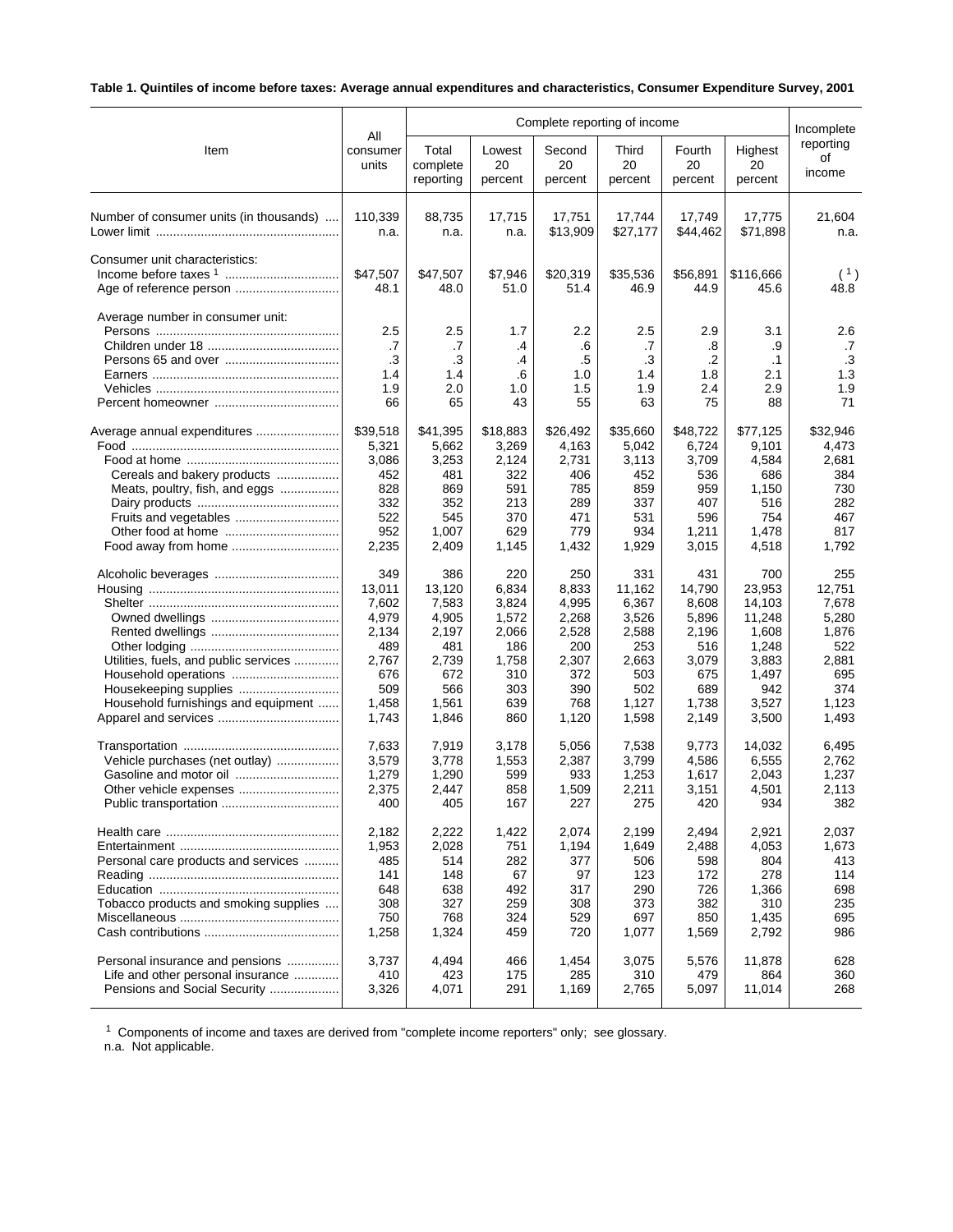# **Table 2. Income before taxes: Average annual expenditures and characteristics, Consumer Expenditure Survey, 2001**

|                                         | Complete reporting of income        |                                    |                                   |                                    |                                    |                                     |                                     |                                     |                                     |                                            |  |
|-----------------------------------------|-------------------------------------|------------------------------------|-----------------------------------|------------------------------------|------------------------------------|-------------------------------------|-------------------------------------|-------------------------------------|-------------------------------------|--------------------------------------------|--|
| Item                                    | Total                               | Less                               | \$5,000                           | \$10,000                           | \$15,000                           | \$20,000                            | \$30,000                            | \$40,000                            | \$50,000                            | \$70,000                                   |  |
|                                         | complete                            | than                               | to                                | to                                 | to                                 | to                                  | to                                  | to                                  | to                                  | and                                        |  |
|                                         | reporting                           | \$5,000                            | \$9,999                           | \$14,999                           | \$19,999                           | \$29,999                            | \$39,999                            | \$49,999                            | \$69,999                            | over                                       |  |
| Number of consumer units (in thousands) | 88,735                              | 4,100                              | 6,829                             | 8,099                              | 7,014                              | 12,075                              | 10,508                              | 8,737                               | 12,480                              | 18,892                                     |  |
| Consumer unit characteristics:          | \$47,507<br>48.0                    | \$1,666<br>39.4                    | \$7,675<br>54.1                   | \$12,380<br>55.4                   | \$17,282<br>53.0                   | \$24,494<br>49.5                    | \$34,456<br>46.8                    | \$44,418<br>45.3                    | \$58,943<br>44.8                    | \$113,978<br>45.5                          |  |
| Average number in consumer unit:        | 2.5<br>.7<br>.3<br>1.4<br>2.0<br>65 | 1.7<br>.4<br>.2<br>.8<br>1.0<br>33 | 1.6<br>.3<br>.5<br>.5<br>.9<br>43 | 1.9<br>.5<br>.5<br>.7<br>1.1<br>51 | 2.1<br>.5<br>.5<br>.8<br>1.5<br>54 | 2.3<br>.6<br>.4<br>1.1<br>1.7<br>58 | 2.4<br>.6<br>.3<br>1.4<br>1.9<br>62 | 2.7<br>.8<br>.2<br>1.6<br>2.2<br>69 | 2.9<br>.8<br>.2<br>1.8<br>2.5<br>77 | 3.1<br>.9<br>$\cdot$ 1<br>2.1<br>2.9<br>87 |  |
| Average annual expenditures             | \$41,395                            | \$20,517                           | \$16,625                          | \$20,642                           | \$25,028                           | \$28,623                            | \$35,430                            | \$40,900                            | \$50,136                            | \$76,124                                   |  |
|                                         | 5,662                               | 3,497                              | 3,051                             | 3,406                              | 3,763                              | 4,499                               | 5,071                               | 5,904                               | 6,851                               | 9,066                                      |  |
|                                         | 3,253                               | 1,974                              | 2,101                             | 2,210                              | 2,524                              | 2,904                               | 3,136                               | 3,488                               | 3,742                               | 4,565                                      |  |
| Cereals and bakery products             | 481                                 | 296                                | 313                               | 340                                | 376                                | 436                                 | 450                                 | 501                                 | 543                                 | 683                                        |  |
| Meats, poultry, fish, and eggs          | 869                                 | 553                                | 594                               | 599                                | 729                                | 821                                 | 883                                 | 910                                 | 974                                 | 1,145                                      |  |
|                                         | 352                                 | 198                                | 211                               | 218                                | 274                                | 315                                 | 334                                 | 378                                 | 410                                 | 513                                        |  |
| Fruits and vegetables                   | 545                                 | 332                                | 357                               | 395                                | 439                                | 501                                 | 527                                 | 572                                 | 603                                 | 754                                        |  |
| Other food at home                      | 1,007                               | 596                                | 627                               | 658                                | 707                                | 831                                 | 941                                 | 1,127                               | 1,212                               | 1,470                                      |  |
| Food away from home                     | 2,409                               | 1,523                              | 950                               | 1,195                              | 1,238                              | 1,595                               | 1,935                               | 2,415                               | 3,109                               | 4,501                                      |  |
|                                         | 386                                 | 385                                | 186                               | 223                                | 249                                | 227                                 | 326                                 | 412                                 | 436                                 | 695                                        |  |
|                                         | 13,120                              | 7,307                              | 6,021                             | 7,472                              | 8,305                              | 9,525                               | 11,006                              | 12,248                              | 15,356                              | 23.622                                     |  |
|                                         | 7,583                               | 4,323                              | 3,276                             | 4,097                              | 4,747                              | 5,382                               | 6,238                               | 6,978                               | 8,969                               | 13,913                                     |  |
| Owned dwellings                         | 4,905                               | 1,902                              | 1,289                             | 1,705                              | 2,063                              | 2,558                               | 3,396                               | 4,192                               | 6,306                               | 11,035                                     |  |
| Rented dwellings                        | 2,197                               | 2,056                              | 1,865                             | 2,253                              | 2,494                              | 2,601                               | 2,589                               | 2,497                               | 2,108                               | 1,656                                      |  |
|                                         | 481                                 | 365                                | 122                               | 138                                | 191                                | 223                                 | 253                                 | 289                                 | 556                                 | 1,222                                      |  |
| Utilities, fuels, and public services   | 2,739                               | 1,599                              | 1,654                             | 2,002                              | 2,170                              | 2,457                               | 2,661                               | 2,841                               | 3,102                               | 3,841                                      |  |
| Household operations                    | 672                                 | 248                                | 290                               | 353                                | 323                                | 428                                 | 509                                 | 541                                 | 688                                 | 1,465                                      |  |
| Housekeeping supplies                   | 566                                 | 298                                | 299                               | 312                                | 369                                | 414                                 | 495                                 | 579                                 | 747                                 | 930                                        |  |
| Household furnishings and equipment     | 1,561                               | 839                                | 502                               | 709                                | 695                                | 844                                 | 1,103                               | 1,309                               | 1,850                               | 3,473                                      |  |
|                                         | 1,846                               | 1,102                              | 748                               | 869                                | 1,272                              | 1,063                               | 1,636                               | 1,894                               | 2,173                               | 3,479                                      |  |
|                                         | 7,919                               | 3,417                              | 2,727                             | 3,539                              | 4,624                              | 5,644                               | 7,549                               | 8,672                               | 9,888                               | 13,892                                     |  |
| Vehicle purchases (net outlay)          | 3,778                               | 1,712                              | 1,349                             | 1,684                              | 2,163                              | 2,704                               | 3,874                               | 4,155                               | 4,617                               | 6,505                                      |  |
|                                         | 1,290                               | 646                                | 522                               | 645                                | 861                                | 1,048                               | 1,236                               | 1,473                               | 1,615                               | 2,027                                      |  |
|                                         | 2,447                               | 850                                | 723                               | 1,021                              | 1,362                              | 1,669                               | 2,148                               | 2,788                               | 3,197                               | 4,447                                      |  |
|                                         | 405                                 | 209                                | 132                               | 189                                | 237                                | 223                                 | 292                                 | 257                                 | 459                                 | 913                                        |  |
|                                         | 2,222                               | 1,154                              | 1,277                             | 1,792                              | 2,143                              | 2,089                               | 2,200                               | 2,239                               | 2,512                               | 2,908                                      |  |
|                                         | 2,028                               | 923                                | 630                               | 790                                | 1,292                              | 1,187                               | 1,620                               | 1,958                               | 2,638                               | 3,986                                      |  |
| Personal care products and services     | 514                                 | 349                                | 262                               | 287                                | 346                                | 402                                 | 543                                 | 541                                 | 600                                 | 794                                        |  |
|                                         | 148                                 | 69                                 | 54                                | 82                                 | 93                                 | 103                                 | 121                                 | 137                                 | 180                                 | 274                                        |  |
|                                         | 638                                 | 878                                | 486                               | 259                                | 359                                | 271                                 | 292                                 | 433                                 | 748                                 | 1,358                                      |  |
| Tobacco products and smoking supplies   | 327                                 | 284                                | 234                               | 266                                | 313                                | 326                                 | 353                                 | 415                                 | 372                                 | 315                                        |  |
|                                         | 768                                 | 370                                | 264                               | 362                                | 447                                | 608                                 | 666                                 | 802                                 | 865                                 | 1,412                                      |  |
|                                         | 1,324                               | 433                                | 357                               | 591                                | 609                                | 901                                 | 1,053                               | 1,181                               | 1,616                               | 2,743                                      |  |
| Personal insurance and pensions         | 4,494                               | 350                                | 329                               | 704                                | 1,213                              | 1,779                               | 2,994                               | 4,065                               | 5,900                               | 11,579                                     |  |
| Life and other personal insurance       | 423                                 | 179                                | 140                               | 236                                | 308                                | 250                                 | 323                                 | 368                                 | 496                                 | 844                                        |  |
| Pensions and Social Security            | 4,071                               | 171                                | 188                               | 468                                | 906                                | 1,529                               | 2,670                               | 3,698                               | 5,405                               | 10,736                                     |  |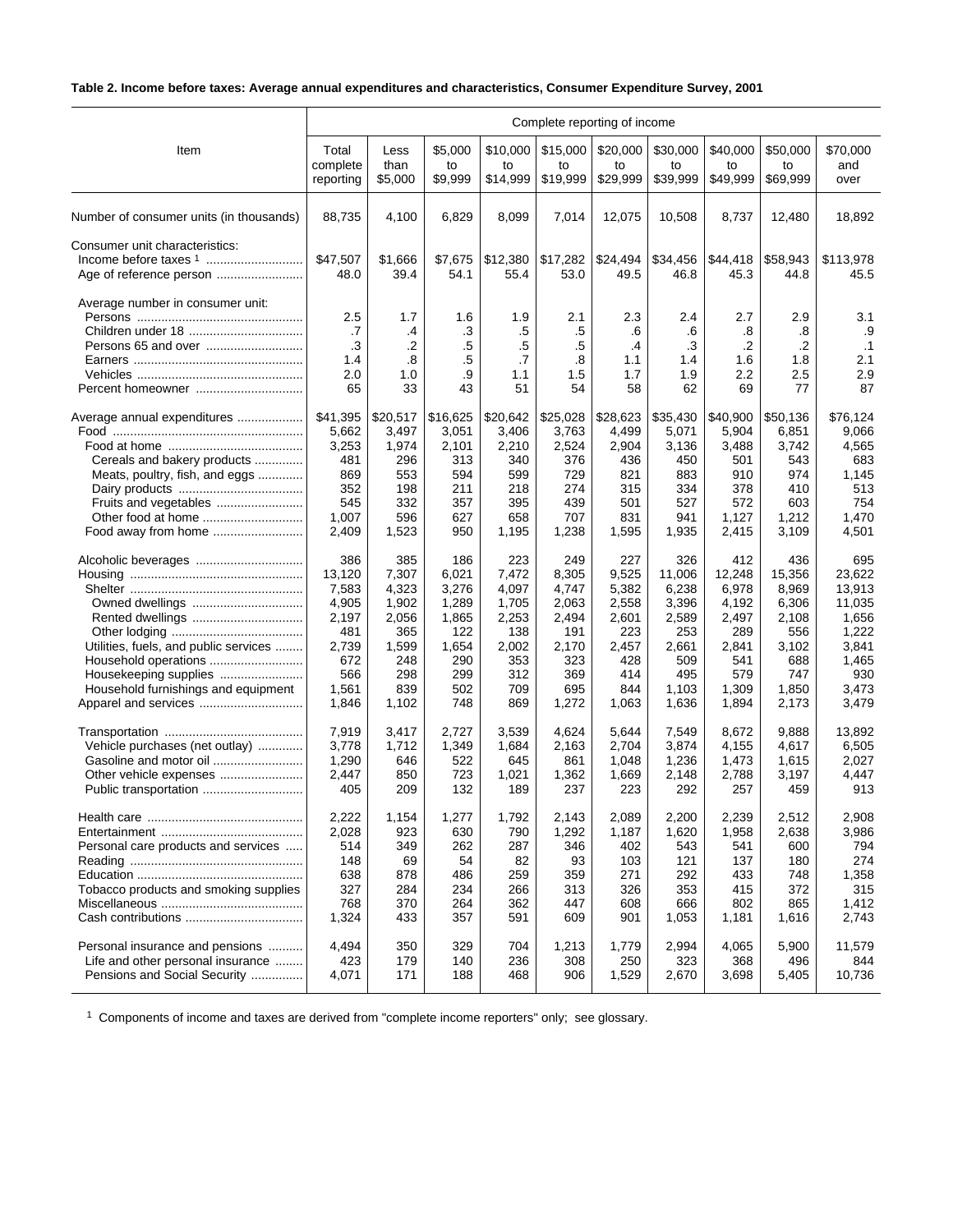# **Table 3. Age of reference person: Average annual expenditures and characteristics, Consumer Expenditure Survey, 2001**

| Item                                    | All<br>consumer<br>units            | Under<br>25                          | 25-34                                 | 35-44                                 | 45-54                                | 55-64                                      | 65 and<br>over                      | 65-74                                      | 75 and<br>over                              |
|-----------------------------------------|-------------------------------------|--------------------------------------|---------------------------------------|---------------------------------------|--------------------------------------|--------------------------------------------|-------------------------------------|--------------------------------------------|---------------------------------------------|
| Number of consumer units (in thousands) | 110,339                             | 8,598                                | 18,515                                | 24,422                                | 22,317                               | 14,549                                     | 21,938                              | 11,342                                     | 10,596                                      |
| Consumer unit characteristics:          | \$47,507<br>48.1                    | \$20,769<br>21.4                     | \$49,424<br>29.8                      | \$58,902<br>39.6                      | \$61,093<br>49.4                     | \$51,965<br>59.2                           | \$27,528<br>75.0                    | \$32,365<br>69.3                           | \$22,255<br>81.1                            |
| Average number in consumer unit:        | 2.5<br>.7<br>.3<br>1.4<br>1.9<br>66 | 1.9<br>.3<br>(2)<br>1.3<br>1.2<br>13 | 2.9<br>1.1<br>(2)<br>1.5<br>1.8<br>48 | 3.3<br>1.4<br>(2)<br>1.7<br>2.1<br>68 | 2.7<br>.6<br>(2)<br>1.8<br>2.4<br>77 | 2.1<br>.2<br>$\cdot$ 1<br>1.3<br>2.3<br>81 | 1.7<br>.1<br>1.4<br>.4<br>1.5<br>80 | 1.9<br>$\cdot$ 1<br>1.4<br>.6<br>1.8<br>82 | 1.5<br>(2)<br>1.3<br>$\cdot$ 3<br>1.2<br>78 |
| Average annual expenditures             | \$39,518                            | \$23,526                             | \$39,451                              | \$46,908                              | \$47,930                             | \$41,462                                   | \$27,714                            | \$32,023                                   | \$23,099                                    |
|                                         | 5,321                               | 3,724                                | 5,214                                 | 6,242                                 | 6,451                                | 5,442                                      | 3,749                               | 4,209                                      | 3,255                                       |
|                                         | 3,086                               | 1,857                                | 2,936                                 | 3,589                                 | 3,659                                | 3,238                                      | 2,435                               | 2,597                                      | 2,261                                       |
| Cereals and bakery products             | 452                                 | 276                                  | 419                                   | 535                                   | 522                                  | 463                                        | 377                                 | 386                                        | 367                                         |
| Meats, poultry, fish, and eggs          | 828                                 | 472                                  | 791                                   | 948                                   | 999                                  | 898                                        | 641                                 | 697                                        | 581                                         |
|                                         | 332                                 | 194                                  | 317                                   | 400                                   | 388                                  | 340                                        | 257                                 | 274                                        | 238                                         |
|                                         | 522                                 | 295                                  | 478                                   | 585                                   | 607                                  | 555                                        | 468                                 | 493                                        | 440                                         |
|                                         | 952                                 | 620                                  | 931                                   | 1,120                                 | 1,142                                | 982                                        | 693                                 | 748                                        | 634                                         |
|                                         | 2,235                               | 1,867                                | 2,277                                 | 2,653                                 | 2,792                                | 2,204                                      | 1,314                               | 1,612                                      | 994                                         |
|                                         | 349                                 | 379                                  | 393                                   | 413                                   | 396                                  | 322                                        | 192                                 | 233                                        | 148                                         |
|                                         | 13.011                              | 7,585                                | 13,828                                | 15,870                                | 15,026                               | 12,802                                     | 9,354                               | 10,629                                     | 7,988                                       |
|                                         | 7,602                               | 4,862                                | 8,544                                 | 9,529                                 | 8,824                                | 7,067                                      | 4,844                               | 5,592                                      | 4,045                                       |
|                                         | 4,979                               | 778                                  | 4,641                                 | 6,784                                 | 6,498                                | 5,122                                      | 3,258                               | 4,020                                      | 2,442                                       |
|                                         | 2,134                               | 3,786                                | 3,655                                 | 2,261                                 | 1,632                                | 1,187                                      | 1,201                               | 998                                        | 1,418                                       |
|                                         | 489                                 | 298                                  | 248                                   | 484                                   | 694                                  | 758                                        | 386                                 | 574                                        | 184                                         |
| Utilities, fuels, and public services   | 2,767                               | 1,369                                | 2,606                                 | 3,111                                 | 3,192                                | 2,998                                      | 2,481                               | 2,699                                      | 2,246                                       |
| Household operations                    | 676                                 | 237                                  | 775                                   | 942                                   | 570                                  | 491                                        | 700                                 | 723                                        | 675                                         |
|                                         | 509                                 | 215                                  | 430                                   | 576                                   | 638                                  | 593                                        | 430                                 | 481                                        | 375                                         |
| Household furnishings and equipment     | 1,458                               | 902                                  | 1,473                                 | 1,712                                 | 1,802                                | 1,653                                      | 899                                 | 1,135                                      | 647                                         |
|                                         | 1,743                               | 1,197                                | 1,922                                 | 2,110                                 | 2,337                                | 1,575                                      | 891                                 | 1,151                                      | 611                                         |
|                                         | 7,633                               | 4,834                                | 8,173                                 | 9,202                                 | 9,355                                | 8,093                                      | 4,470                               | 5,679                                      | 3,177                                       |
| Vehicle purchases (net outlay)          | 3,579                               | 2,463                                | 3,920                                 | 4,463                                 | 4,319                                | 3,778                                      | 1,859                               | 2,477                                      | 1,196                                       |
|                                         | 1,279                               | 867                                  | 1,324                                 | 1,518                                 | 1,586                                | 1,343                                      | 783                                 | 994                                        | 558                                         |
|                                         | 2,375                               | 1,277                                | 2,563                                 | 2,798                                 | 2,998                                | 2,473                                      | 1,475                               | 1,751                                      | 1,180                                       |
|                                         | 400                                 | 226                                  | 365                                   | 423                                   | 452                                  | 498                                        | 353                                 | 455                                        | 243                                         |
|                                         | 2,182                               | 530                                  | 1,286                                 | 1.879                                 | 2,265                                | 2,703                                      | 3,493                               | 3,583                                      | 3,397                                       |
| <b>Entertainment</b>                    | 1,953                               | 1,152                                | 2,001                                 | 2,508                                 | 2.233                                | 2,337                                      | 1,067                               | 1.296                                      | 822                                         |
| Personal care products and services     | 485                                 | 307                                  | 452                                   | 525                                   | 585                                  | 542                                        | 396                                 | 441                                        | 347                                         |
|                                         | 141                                 | 60                                   | 111                                   | 136                                   | 172                                  | 183                                        | 144                                 | 159                                        | 128                                         |
|                                         | 648                                 | 1,511                                | 477                                   | 669                                   | 1,036                                | 438                                        | 173                                 | 201                                        | 143                                         |
| Tobacco products and smoking supplies   | 308                                 | 265                                  | 320                                   | 379                                   | 374                                  | 333                                        | 154                                 | 217                                        | 87                                          |
|                                         | 750                                 | 319                                  | 566                                   | 740                                   | 900                                  | 815                                        | 891                                 | 1,189                                      | 571                                         |
|                                         | 1,258                               | 268                                  | 771                                   | 1,263                                 | 1,575                                | 1,478                                      | 1,583                               | 1,441                                      | 1,734                                       |
| Personal insurance and pensions         | 3,737                               | 1,395                                | 3,938                                 | 4,971                                 | 5,224                                | 4,401                                      | 1,157                               | 1,594                                      | 690                                         |
| Life and other personal insurance       | 410                                 | 51                                   | 239                                   | 423                                   | 545                                  | 653                                        | 384                                 | 499                                        | 262                                         |
| Pensions and Social Security            | 3,326                               | 1,344                                | 3,700                                 | 4,548                                 | 4,679                                | 3,747                                      | 773                                 | 1,096                                      | 428                                         |

 $1$  Components of income and taxes are derived from "complete income reporters" only; see glossary.

<sup>2</sup> Value less than 0.05.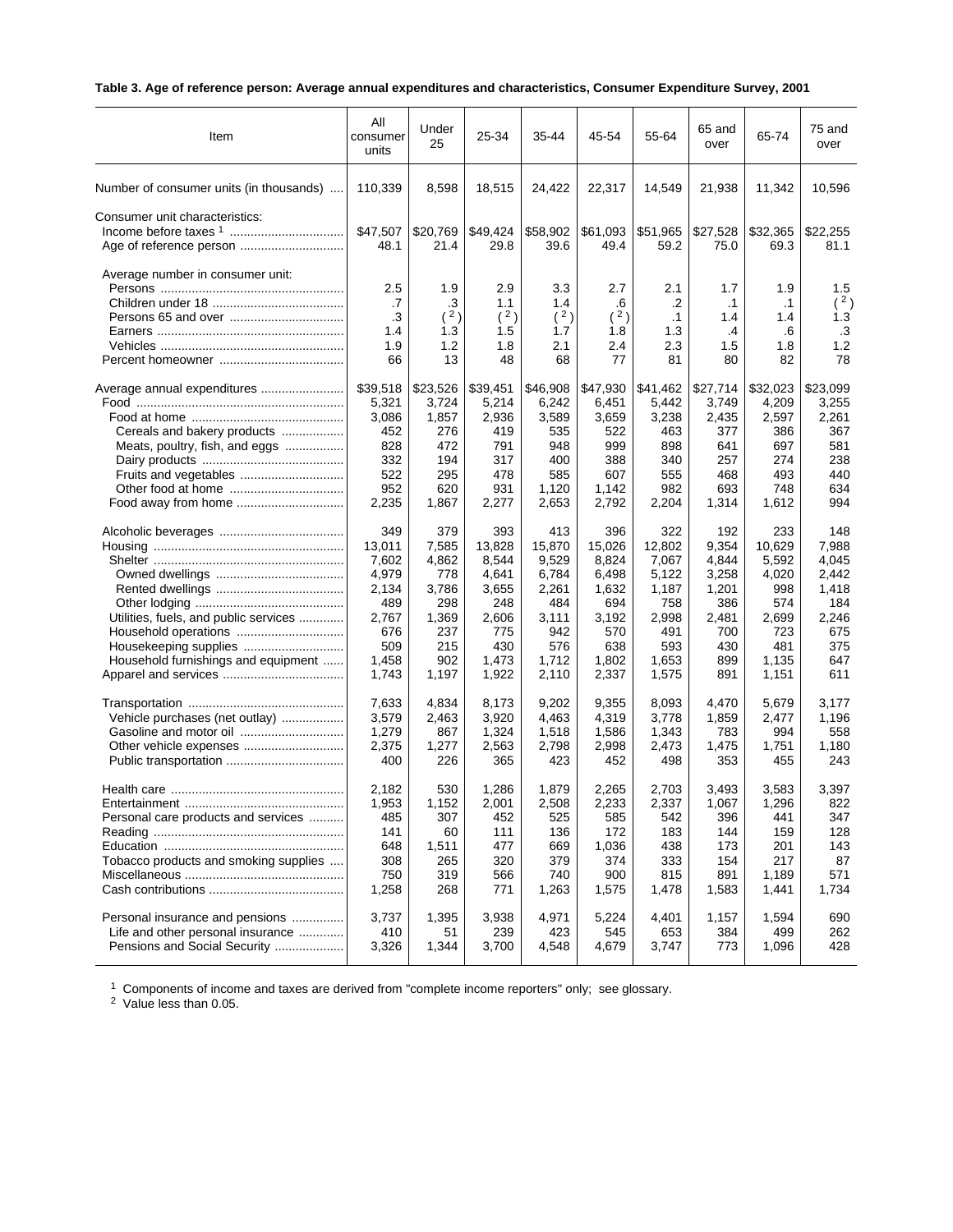#### **Table 4. Size of consumer unit: Average annual expenditures and characteristics, Consumer Expenditure Survey, 2001**

|                                         |                                     |                                     | Two or more persons                 |                                            |                                     |                                             |                                             |
|-----------------------------------------|-------------------------------------|-------------------------------------|-------------------------------------|--------------------------------------------|-------------------------------------|---------------------------------------------|---------------------------------------------|
| Item                                    | All<br>consumer<br>units            | One<br>person                       | Total<br>two or<br>more<br>persons  | Two<br>persons                             | Three<br>persons                    | Four<br>persons                             | Five or<br>more<br>persons                  |
| Number of consumer units (in thousands) | 110,339                             | 32,783                              | 77,556                              | 34,151                                     | 16,523                              | 15,571                                      | 11,310                                      |
| Consumer unit characteristics:          | \$47,507<br>48.1                    | \$26,650<br>51.5                    | \$56,737<br>46.7                    | \$50,941<br>52.9                           | \$56,384<br>44.0                    | \$66,158<br>40.7                            | \$61,795<br>40.4                            |
| Average number in consumer unit:        | 2.5<br>.7<br>.3<br>1.4<br>1.9<br>66 | 1.0<br>(2)<br>.3<br>.6<br>1.0<br>51 | 3.1<br>.9<br>.3<br>1.7<br>2.3<br>73 | 2.0<br>$\cdot$ 1<br>.5<br>1.2<br>2.1<br>74 | 3.0<br>.8<br>.2<br>1.8<br>2.3<br>69 | 4.0<br>1.6<br>$\cdot$ 1<br>2.0<br>2.6<br>75 | 5.6<br>2.8<br>$\cdot$ 1<br>2.3<br>2.5<br>70 |
|                                         | \$39,518                            | \$23,507                            | \$46,199                            | \$40,359                                   | \$45,508                            | \$54,395                                    | \$53,805                                    |
|                                         | 5,321                               | 2,835                               | 6,319                               | 5,291                                      | 6,208                               | 7,448                                       | 8,194                                       |
|                                         | 3,086                               | 1,533                               | 3,706                               | 2,954                                      | 3,696                               | 4,404                                       | 5,151                                       |
| Cereals and bakery products             | 452                                 | 224                                 | 543                                 | 420                                        | 526                                 | 660                                         | 800                                         |
| Meats, poultry, fish, and eggs          | 828                                 | 369                                 | 1,011                               | 811                                        | 1,040                               | 1,142                                       | 1,425                                       |
|                                         | 332                                 | 169                                 | 397                                 | 304                                        | 394                                 | 485                                         | 573                                         |
|                                         | 522                                 | 285                                 | 616                                 | 512                                        | 604                                 | 712                                         | 834                                         |
|                                         | 952                                 | 486                                 | 1,139                               | 907                                        | 1,132                               | 1,405                                       | 1,520                                       |
|                                         | 2,235                               | 1,302                               | 2,613                               | 2,336                                      | 2,512                               | 3,043                                       | 3,042                                       |
|                                         | 349                                 | 314                                 | 362                                 | 400                                        | 315                                 | 368                                         | 309                                         |
|                                         | 13,011                              | 8,371                               | 14,961                              | 12,944                                     | 14,744                              | 17,914                                      | 17,317                                      |
|                                         | 7,602                               | 5,253                               | 8,595                               | 7,463                                      | 8,358                               | 10,415                                      | 9,851                                       |
|                                         | 4,979                               | 2,491                               | 6,030                               | 4,988                                      | 5,737                               | 7,892                                       | 7,039                                       |
|                                         | 2,134                               | 2,505                               | 1,977                               | 1,834                                      | 2,167                               | 1,893                                       | 2,249                                       |
|                                         | 489                                 | 256                                 | 587                                 | 640                                        | 454                                 | 630                                         | 563                                         |
| Utilities, fuels, and public services   | 2,767                               | 1,799                               | 3,175                               | 2,816                                      | 3,202                               | 3,530                                       | 3,734                                       |
|                                         | 676                                 | 356                                 | 811                                 | 474                                        | 877                                 | 1,356                                       | 984                                         |
|                                         | 509                                 | 246                                 | 614                                 | 556                                        | 562                                 | 731                                         | 719                                         |
| Household furnishings and equipment     | 1,458                               | 717                                 | 1,765                               | 1,636                                      | 1,746                               | 1,882                                       | 2,029                                       |
|                                         | 1,743                               | 862                                 | 2,100                               | 1,650                                      | 2,013                               | 2,643                                       | 2,893                                       |
|                                         | 7,633                               | 4,012                               | 9,164                               | 7,692                                      | 9,348                               | 10,775                                      | 11,123                                      |
| Vehicle purchases (net outlay)          | 3,579                               | 1,805                               | 4,329                               | 3,487                                      | 4,325                               | 5,258                                       | 5,594                                       |
|                                         | 1,279                               | 659                                 | 1,541                               | 1,301                                      | 1,560                               | 1,810                                       | 1,872                                       |
| Other vehicle expenses                  | 2,375                               | 1,275                               | 2,841                               | 2,426                                      | 3,051                               | 3,256                                       | 3,215                                       |
|                                         | 400                                 | 273                                 | 453                                 | 478                                        | 412                                 | 450                                         | 443                                         |
|                                         | 2,182                               | 1,441                               | 2,494                               | 2,827                                      | 2,265                               | 2,253                                       | 2,150                                       |
|                                         | 1,953                               | 1,097                               | 2,312                               | 2,051                                      | 2,137                               | 2,787                                       | 2,718                                       |
| Personal care products and services     | 485                                 | 297                                 | 562                                 | 512                                        | 555                                 | 614                                         | 658                                         |
|                                         | 141                                 | 111                                 | 154                                 | 168                                        | 139                                 | 155                                         | 131                                         |
|                                         | 648                                 | 423                                 | 742                                 | 476                                        | 830                                 | 1,059                                       | 984                                         |
| Tobacco products and smoking supplies   | 308                                 | 203                                 | 353                                 | 312                                        | 397                                 | 349                                         | 416                                         |
|                                         | 750                                 | 518                                 | 848                                 | 744                                        | 843                                 | 1,156                                       | 743                                         |
|                                         | 1,258                               | 1,063                               | 1,341                               | 1,429                                      | 1,167                               | 1,287                                       | 1,399                                       |
| Personal insurance and pensions         | 3,737                               | 1,960                               | 4,488                               | 3,864                                      | 4,547                               | 5,589                                       | 4,770                                       |
| Life and other personal insurance       | 410                                 | 180                                 | 508                                 | 482                                        | 527                                 | 565                                         | 477                                         |
| Pensions and Social Security            | 3,326                               | 1,779                               | 3,980                               | 3,382                                      | 4,020                               | 5,024                                       | 4,293                                       |

 $1$  Components of income and taxes are derived from "complete income reporters" only; see glossary.

<sup>2</sup> Value less than 0.05.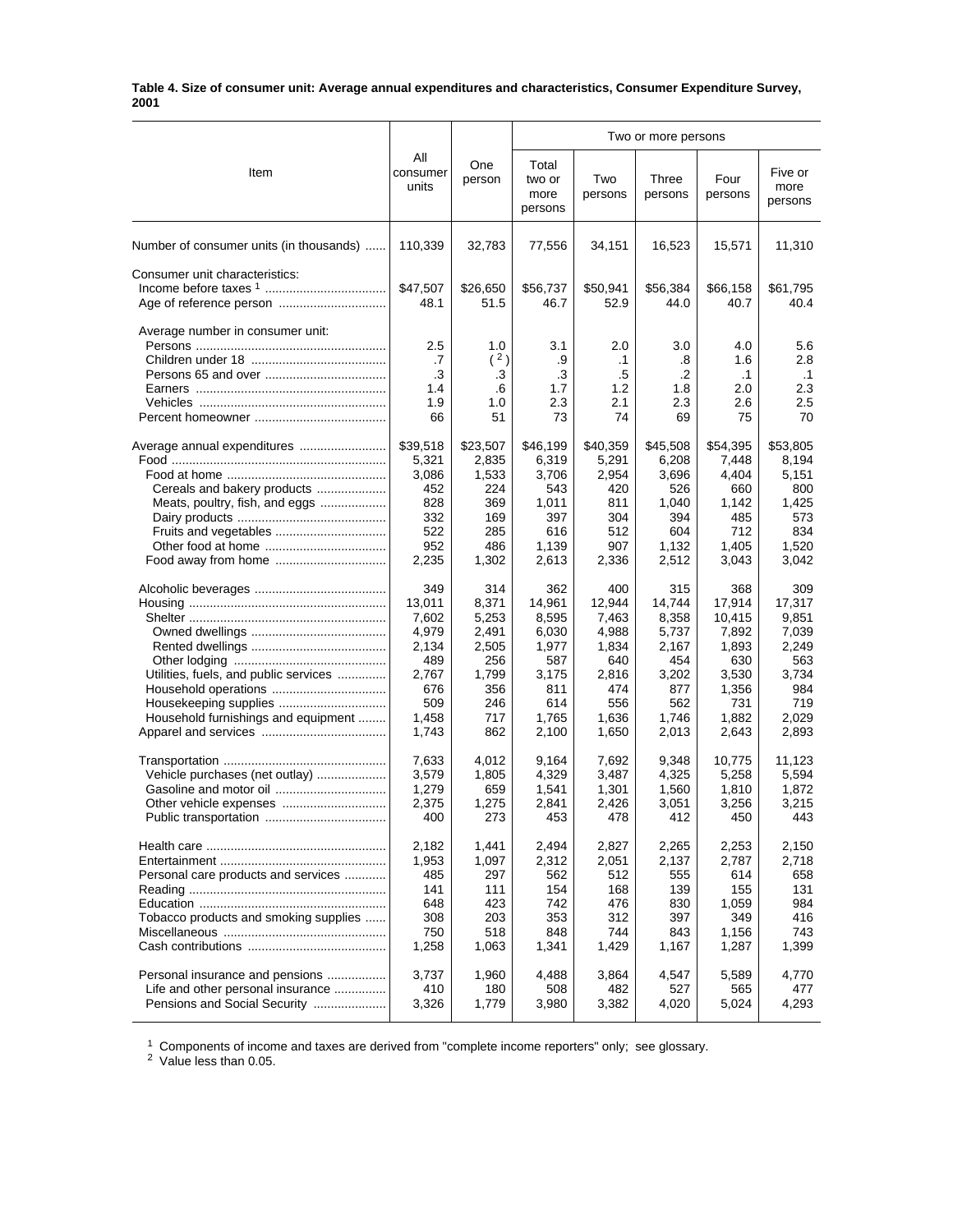# **Table 5. Composition of consumer unit: Average annual expenditures and characteristics, Consumer Expenditure Survey, 2001**

|                                                                                                       |                                                                                          |                                                                                          |                                                                                             |                                                                                             | Husband and wife consumer units                                                             |                                                                                          |                                                                                          |                                                                                        |                                                                                       |
|-------------------------------------------------------------------------------------------------------|------------------------------------------------------------------------------------------|------------------------------------------------------------------------------------------|---------------------------------------------------------------------------------------------|---------------------------------------------------------------------------------------------|---------------------------------------------------------------------------------------------|------------------------------------------------------------------------------------------|------------------------------------------------------------------------------------------|----------------------------------------------------------------------------------------|---------------------------------------------------------------------------------------|
|                                                                                                       |                                                                                          |                                                                                          |                                                                                             |                                                                                             | Husband and wife with children                                                              |                                                                                          |                                                                                          | One                                                                                    | Single                                                                                |
| Item                                                                                                  | Total<br>husband<br>and wife<br>consumer<br>units                                        | Husband<br>and wife<br>only                                                              | Total<br>husband<br>and wife<br>with<br>children                                            | Oldest<br>child<br>under 6                                                                  | Oldest<br>child<br>6 to 17                                                                  | Oldest<br>child 18<br>or over                                                            | Other<br>husband<br>and wife<br>consumer<br>units                                        | parent,<br>at least<br>one child<br>under 18                                           | person<br>and other<br>consumer<br>units                                              |
| Number of consumer units (in thousands)                                                               | 55,840                                                                                   | 23,119                                                                                   | 28,055                                                                                      | 5,020                                                                                       | 15,145                                                                                      | 7,890                                                                                    | 4,665                                                                                    | 6,629                                                                                  | 47,871                                                                                |
| Consumer unit characteristics:                                                                        | \$64,383<br>48.3                                                                         | \$57,498<br>56.6                                                                         | \$70,157<br>41.5                                                                            | \$65,555<br>32.2                                                                            | \$69,041<br>39.5                                                                            | \$75,374<br>51.3                                                                         | \$63,539<br>47.9                                                                         | \$25,908<br>37.5                                                                       | \$31,594<br>49.4                                                                      |
| Average number in consumer unit:                                                                      | 3.2<br>.9<br>.3<br>1.7<br>2.6<br>82                                                      | 2.0<br>n.a.<br>.6<br>1.2<br>2.4<br>85                                                    | 3.9<br>1.6<br>$\cdot$ 1<br>2.0<br>2.7<br>80                                                 | 3.5<br>1.5<br>(2)<br>1.6<br>2.2<br>70                                                       | 4.2<br>2.2<br>(2)<br>1.8<br>2.6<br>80                                                       | 3.8<br>.6<br>$\cdot$ .2<br>2.6<br>3.3<br>86                                              | 5.0<br>1.6<br>.4<br>2.4<br>2.9<br>78                                                     | 3.0<br>1.8<br>(2)<br>1.1<br>1.1<br>39                                                  | 1.6<br>$\cdot$ .2<br>.3<br>1.0<br>1.3<br>52                                           |
| Average annual expenditures<br>Cereals and bakery products<br>Meats, poultry, fish, and eggs          | \$50,822<br>6,733<br>3,928<br>575<br>1,060<br>423<br>658<br>1,212<br>2,805               | \$43,948<br>5,626<br>3,146<br>442<br>877<br>319<br>554<br>953<br>2,481                   | \$56,284<br>7,452<br>4,393<br>667<br>1,138<br>491<br>713<br>1,385<br>3,058                  | \$51,365<br>6,161<br>3,855<br>567<br>942<br>449<br>647<br>1,249<br>2,305                    | \$57,178<br>7,604<br>4,399<br>682<br>1,119<br>493<br>697<br>1,409<br>3,205                  | \$57,830<br>8,062<br>4,781<br>706<br>1,325<br>517<br>797<br>1,435<br>3,282               | \$52,591<br>8,265<br>5,293<br>722<br>1,581<br>562<br>888<br>1,540<br>2,972               | \$29,634<br>5,160<br>3,243<br>508<br>936<br>325<br>499<br>976<br>1,917                 | \$27,564<br>3,616<br>2,026<br>293<br>527<br>221<br>357<br>629<br>1,589                |
| Utilities, fuels, and public services<br>Housekeeping supplies<br>Household furnishings and equipment | 370<br>16,287<br>9,298<br>7,132<br>1,454<br>712<br>3,354<br>930<br>681<br>2,024<br>2,214 | 396<br>13,865<br>7,861<br>5,894<br>1,173<br>795<br>2,975<br>497<br>638<br>1,894<br>1,716 | 351<br>18,261<br>10,541<br>8,242<br>1,623<br>677<br>3,585<br>1,303<br>713<br>2,118<br>2,598 | 343<br>19,608<br>11,064<br>8,495<br>2,142<br>426<br>3,097<br>2,383<br>633<br>2,433<br>2,447 | 353<br>18,744<br>11,028<br>8,621<br>1,704<br>703<br>3,615<br>1,338<br>684<br>2,079<br>2,610 | 351<br>16,485<br>9,275<br>7,352<br>1,138<br>784<br>3,838<br>547<br>838<br>1,988<br>2,691 | 350<br>16,472<br>8,935<br>6,591<br>1,833<br>511<br>3,849<br>840<br>707<br>2,141<br>2,456 | 162<br>10,878<br>6,290<br>3,028<br>3,102<br>159<br>2,581<br>682<br>420<br>905<br>2,051 | 350<br>9,463<br>5,805<br>2,737<br>2,793<br>275<br>2,107<br>378<br>311<br>863<br>1,127 |
| Vehicle purchases (net outlay)                                                                        | 10,214<br>4.865<br>1,692<br>3,152<br>505                                                 | 8,380<br>3,846<br>1,401<br>2,595<br>538                                                  | 11,524<br>5,564<br>1,892<br>3,583<br>485                                                    | 9,744<br>4,710<br>1,558<br>3,139<br>338                                                     | 11,351<br>5,526<br>1,876<br>3,439<br>511                                                    | 12,983<br>6,180<br>2,136<br>4,140<br>528                                                 | 11,423<br>5,715<br>1,927<br>3,320<br>461                                                 | 4,446<br>1,872<br>897<br>1,454<br>223                                                  | 5,065<br>2,315<br>851<br>1,597<br>301                                                 |
| Personal care products and services<br>Tobacco products and smoking supplies                          | 2,863<br>2,585<br>600<br>177<br>809<br>324<br>909<br>1,575                               | 3,360<br>2,255<br>554<br>199<br>437<br>271<br>780<br>1,744                               | 2,489<br>2,921<br>623<br>164<br>1,148<br>340<br>1,038<br>1,503                              | 2,013<br>2,312<br>562<br>136<br>343<br>234<br>654<br>1,162                                  | 2,488<br>3,300<br>628<br>171<br>1,091<br>327<br>1,161<br>1,524                              | 2,800<br>2,588<br>654<br>168<br>1,771<br>432<br>1,056<br>1,680                           | 2,653<br>2,216<br>707<br>149<br>618<br>491<br>776<br>1,171                               | 1,134<br>1,375<br>480<br>71<br>541<br>290<br>701<br>435                                | 1,530<br>1,292<br>347<br>108<br>474<br>293<br>571<br>1,002                            |
| Personal insurance and pensions<br>Life and other personal insurance<br>Pensions and Social Security  | 5,162<br>613<br>4,550                                                                    | 4,365<br>607<br>3,757                                                                    | 5,872<br>602<br>5,271                                                                       | 5,644<br>420<br>5,224                                                                       | 5,826<br>645<br>5,181                                                                       | 6,107<br>634<br>5,472                                                                    | 4,845<br>705<br>4,139                                                                    | 1,912<br>177<br>1,734                                                                  | 2,327<br>207<br>2,120                                                                 |

 $1$  Components of income and taxes are derived from "complete income reporters" only; see glossary.

<sup>2</sup> Value less than 0.05.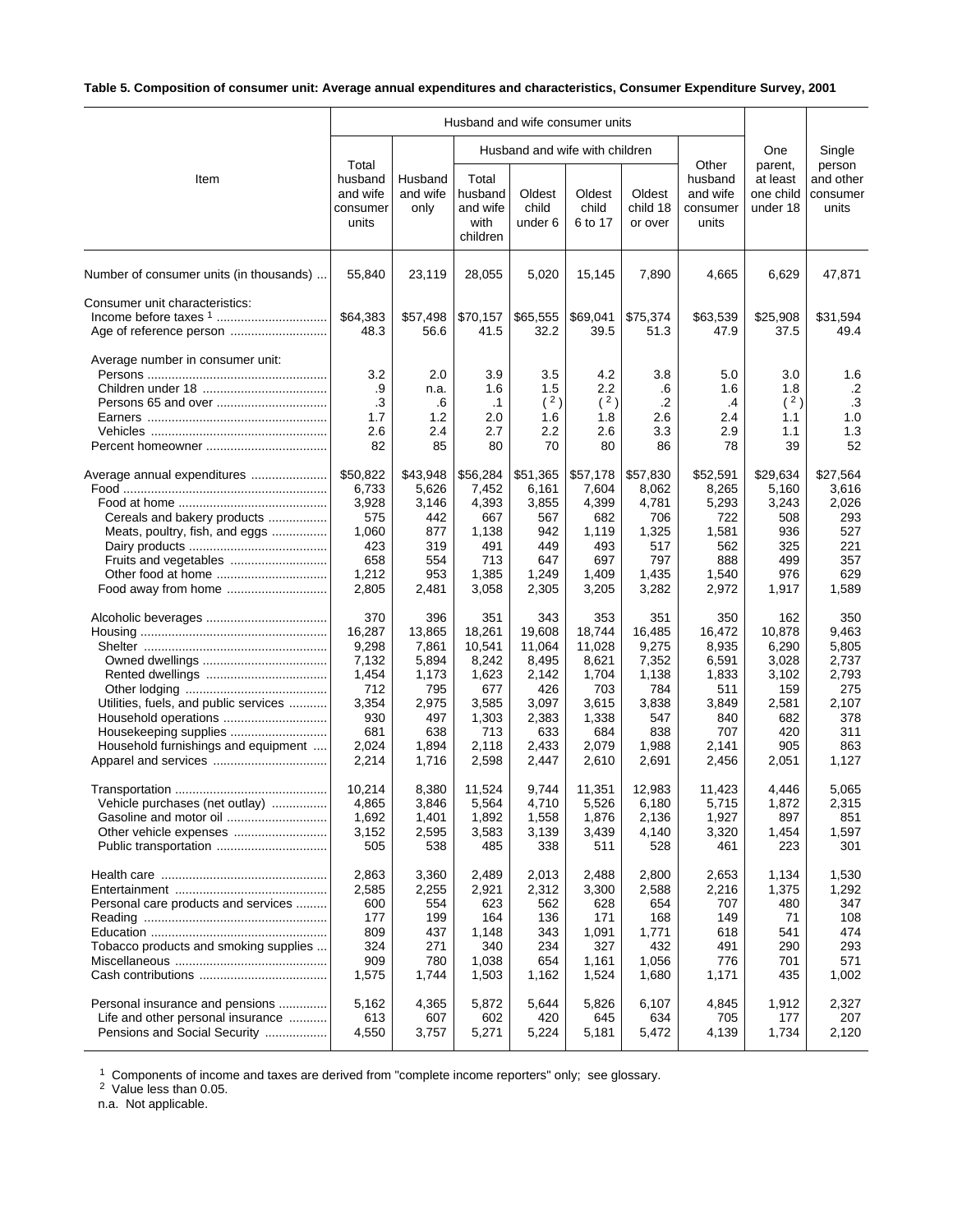#### **Table 6. Number of earners in consumer unit: Average annual expenditures and characteristics, Consumer Expenditure Survey, 2001**

|                                         | All               |            | Single consumers |              |               | Consumer units of two or more persons |                  |
|-----------------------------------------|-------------------|------------|------------------|--------------|---------------|---------------------------------------|------------------|
| Item                                    | consumer<br>units | No earner  | One<br>earner    | No earner    | One<br>earner | Two<br>earners                        | Three or<br>more |
| Number of consumer units (in thousands) | 110,339           | 12,370     | 20,413           | 9,301        | 21,420        | 36,385                                | 10,450           |
| Consumer unit characteristics:          |                   |            |                  |              |               |                                       |                  |
|                                         | \$47,507          | \$14,712   | \$33,007         | \$23,689     | \$42,135      | \$67,391                              | \$76,782         |
|                                         | 48.1              | 68.2       | 41.5             | 65.4         | 46.6          | 42.3                                  | 45.4             |
| Average number in consumer unit:        | 2.5               | 1.0        | 1.0              | 2.3          | 3.0           | 3.1                                   | 4.5              |
|                                         | .7                | n.a.       | n.a.             | .3           | 1.1           | .9                                    | 1.2              |
|                                         | .3                | .7         | $\cdot$ 1        | 1.3          | .3            | $\cdot$ 1                             | $\cdot$ 1        |
|                                         | 1.4               | n.a.       | 1.0              | n.a.         | 1.0           | 2.0                                   | 3.3              |
|                                         | 1.9               | .8         | 1.2              | 1.7          | 1.9           | 2.4                                   | 3.2              |
|                                         | 66                | 61         | 45               | 78           | 67            | 73                                    | 79               |
| Average annual expenditures             | \$39,518          | \$17,060   | \$27,449         | \$28,694     | \$39,567      | \$50,856                              | \$59,424         |
|                                         | 5,321             | 2,283      | 3,185            | 4,566        | 5,734         | 6,563                                 | 8,398            |
|                                         | 3.086             | 1,563      | 1,513            | 3,081        | 3,559         | 3,649                                 | 4,880            |
| Cereals and bakery products             | 452               | 247        | 209              | 481          | 528           | 529                                   | 695              |
| Meats, poultry, fish, and eggs          | 828               | 381        | 361              | 818          | 1,013         | 968                                   | 1,369            |
|                                         | 332               | 169        | 169              | 331          | 379           | 390                                   | 530              |
|                                         | 522               | 305        | 272              | 564          | 594           | 592                                   | 815              |
|                                         | 952               | 460        | 502              | 887          | 1,046         | 1,170                                 | 1.472            |
| Food away from home                     | 2,235             | 720        | 1,673            | 1,486        | 2,175         | 2,914                                 | 3,518            |
|                                         | 349               | 169        | 407              | 230          | 274           | 431                                   | 424              |
|                                         | 13,011            | 6,837      | 9,302            | 9,350        | 13,559        | 16,657                                | 16,937           |
|                                         | 7,602             | 3,846      | 6,105            | 4,741        | 7,870         | 9,671                                 | 9,760            |
|                                         | 4,979             | 1,916      | 2,840            | 3,066        | 5,254         | 6,915                                 | 7,174            |
|                                         | 2,134             | 1,757      | 2,958            | 1,278        | 2,060         | 2,151                                 | 1,826            |
|                                         | 489               | 172        | 307              | 396          | 556           | 605                                   | 760              |
| Utilities, fuels, and public services   | 2,767             | 1,762      | 1,822            | 2,638        | 2,965         | 3,248                                 | 3,832            |
|                                         | 676               | 518        | 258              | 465          | 648           | 1,053                                 | 614              |
| Housekeeping supplies                   | 509               | 242        | 248              | 518          | 557           | 633                                   | 766              |
| Household furnishings and equipment     | 1,458             | 469        | 869              | 989          | 1,519         | 2,052                                 | 1,965            |
|                                         | 1,743             | 513        | 1,080            | 1,074        | 1,800         | 2,319                                 | 2,919            |
|                                         |                   | 2,232      |                  |              |               |                                       | 13,760           |
|                                         | 7,633             |            | 5,093            | 4,957        | 7,596         | 9,843                                 |                  |
| Vehicle purchases (net outlay)          | 3,579             | 968        | 2,312            | 2,158        | 3,729         | 4,494                                 | 6,916            |
| Gasoline and motor oil                  | 1,279             | 392        | 821              | 915          | 1,273         | 1,672                                 | 2,196            |
|                                         | 2,375<br>400      | 715<br>156 | 1,616<br>344     | 1,565<br>319 | 2,205<br>390  | 3,181<br>496                          | 4,096<br>552     |
|                                         | 2,182             | 2,065      | 1,062            | 3,724        | 2,322         | 2,277                                 | 2,511            |
|                                         | 1,953             | 622        | 1,387            | 1,318        | 2,024         | 2,633                                 | 2,677            |
| Personal care products and services     | 485               | 249        | 327              | 462          | 487           | 588                                   | 721              |
|                                         | 141               | 89         | 124              | 137          | 132           | 168                                   | 164              |
|                                         | 648               | 228        | 542              | 194          | 547           | 773                                   | 1,525            |
| Tobacco products and smoking supplies   | 308               | 137        | 244              | 215          | 303           | 374                                   | 504              |
|                                         | 750               | 358        | 616              | 576          | 736           | 960                                   | 934              |
|                                         | 1,258             | 1,083      | 1,052            | 1,300        | 1,083         | 1,425                                 | 1,612            |
|                                         |                   |            |                  |              |               |                                       |                  |
| Personal insurance and pensions         | 3,737             | 196        | 3,028            | 590          | 2,971         | 5,846                                 | 6,338            |
| Life and other personal insurance       | 410               | 173        | 185              | 467          | 393           | 555                                   | 612              |
| Pensions and Social Security            | 3,326             | $^{2}23$   | 2,844            | 2123         | 2,577         | 5,291                                 | 5,726            |
|                                         |                   |            |                  |              |               |                                       |                  |

 $1$  Components of income and taxes are derived from "complete income reporters" only; see glossary.

 $2$  Data are likely to have large sampling errors.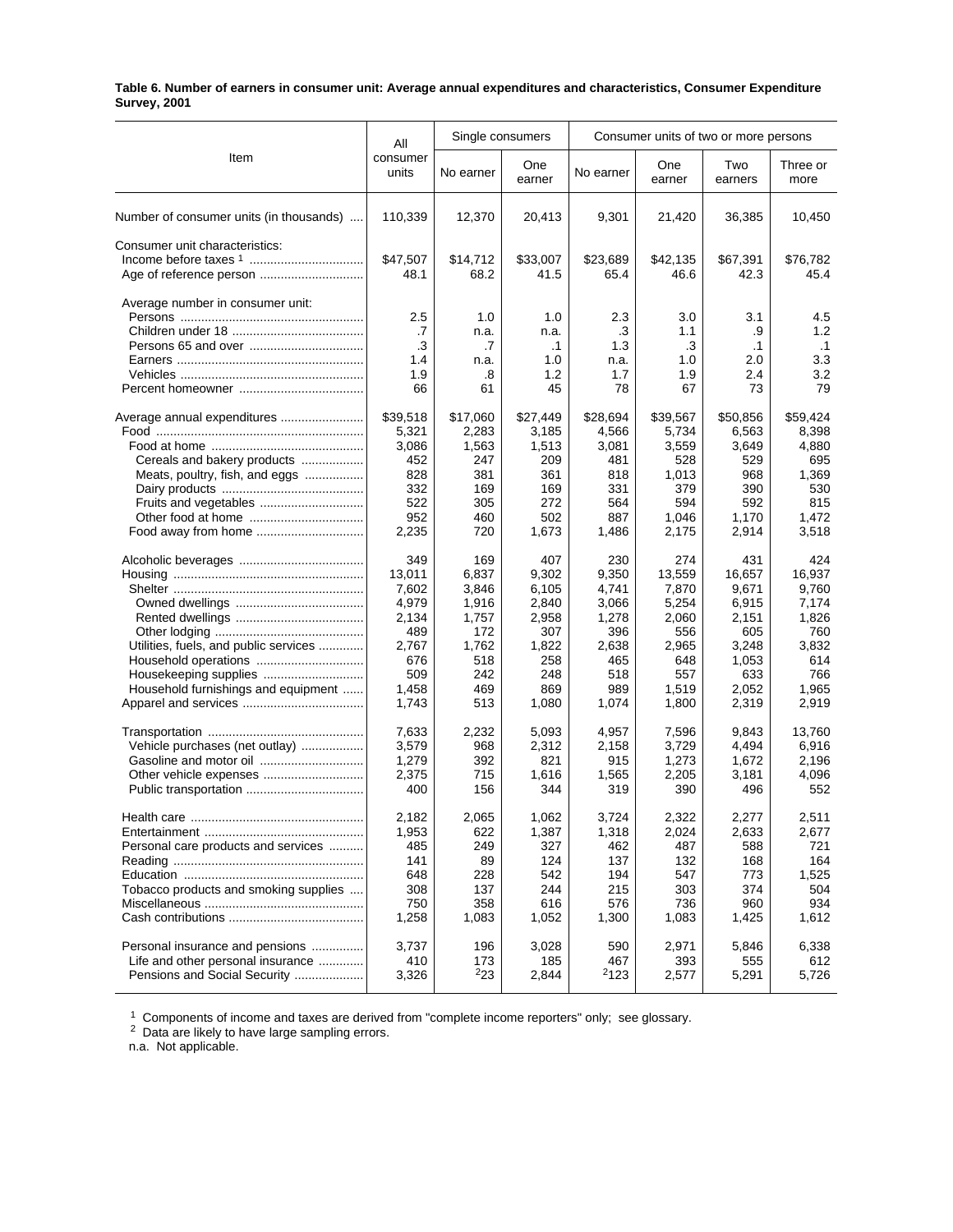#### **Table 7. Housing tenure, type of area, race of reference person, and Hispanic origin of reference person: Average annual expenditures and characteristics, Consumer Expenditure Survey, 2001**

|                                         | All                                 | Housing tenure                       |                                       | Type of area                        |                                          |                                     | Race of reference<br>person         | Hispanic origin of<br>reference person |                                            |
|-----------------------------------------|-------------------------------------|--------------------------------------|---------------------------------------|-------------------------------------|------------------------------------------|-------------------------------------|-------------------------------------|----------------------------------------|--------------------------------------------|
| Item                                    | consumer<br>units                   | Homeowner                            | Renter                                | Urban                               | Rural                                    | White<br>and<br>other               | <b>Black</b>                        | Hispanic                               | Non-<br>Hispanic                           |
| Number of consumer units (in thousands) | 110,339                             | 73,010                               | 37,329                                | 96,492                              | 13,847                                   | 97,056                              | 13,283                              | 9,621                                  | 100,718                                    |
| Consumer unit characteristics:          | \$47,507<br>48.1                    | \$56,709<br>52.1                     | \$30,415<br>40.3                      | \$48,856<br>47.6                    | \$37,921<br>51.7                         | \$49,334<br>48.5                    | \$33,739<br>45.1                    | \$35,886<br>42.4                       | \$48,726<br>48.7                           |
| Average number in consumer unit:        | 2.5<br>.7<br>.3<br>1.4<br>1.9<br>66 | 2.6<br>.7<br>.4<br>1.4<br>2.3<br>100 | 2.2<br>.6<br>.2<br>1.2<br>1.2<br>n.a. | 2.5<br>.7<br>.3<br>1.4<br>1.9<br>64 | 2.5<br>.6<br>$\cdot$<br>1.4<br>2.5<br>82 | 2.5<br>.6<br>.3<br>1.4<br>2.0<br>69 | 2.7<br>.9<br>.2<br>1.3<br>1.3<br>49 | 3.4<br>1.2<br>.2<br>1.6<br>1.6<br>47   | 2.4<br>.6<br>$\cdot$ 3<br>1.3<br>2.0<br>68 |
| Average annual expenditures             | \$39,518                            | \$45,399                             | \$28,016                              | \$40,355                            | \$33,681                                 | \$40,968                            | \$28,903                            | \$34,361                               | \$40,009                                   |
|                                         | 5,321                               | 5,871                                | 4,244                                 | 5,431                               | 4,549                                    | 5,463                               | 4,271                               | 5,648                                  | 5,288                                      |
|                                         | 3,086                               | 3,380                                | 2,509                                 | 3,119                               | 2,851                                    | 3,124                               | 2,804                               | 3,551                                  | 3,039                                      |
| Cereals and bakery products             | 452                                 | 495                                  | 369                                   | 458                                 | 413                                      | 459                                 | 402                                 | 490                                    | 448                                        |
| Meats, poultry, fish, and eggs          | 828                                 | 900                                  | 687                                   | 833                                 | 792                                      | 813                                 | 941                                 | 1,098                                  | 801                                        |
|                                         | 332                                 | 367                                  | 263                                   | 335                                 | 307                                      | 344                                 | 241                                 | 355                                    | 329                                        |
| Fruits and vegetables                   | 522                                 | 569                                  | 430                                   | 534                                 | 439                                      | 530                                 | 460                                 | 663                                    | 508                                        |
| Other food at home                      | 952                                 | 1,050                                | 760                                   | 959                                 | 899                                      | 978                                 | 759                                 | 946                                    | 952                                        |
|                                         | 2,235                               | 2,491                                | 1,735                                 | 2,312                               | 1,697                                    | 2,339                               | 1,467                               | 2,097                                  | 2,249                                      |
|                                         | 349                                 | 361                                  | 325                                   | 369                                 | 206                                      | 375                                 | 156                                 | 308                                    | 353                                        |
|                                         | 13,011                              | 14,713                               | 9,683                                 | 13,563                              | 9,167                                    | 13,353                              | 10,510                              | 11,747                                 | 13,132                                     |
|                                         | 7,602                               | 8,197                                | 6,437                                 | 8,043                               | 4,524                                    | 7,831                               | 5,925                               | 7,018                                  | 7,657                                      |
|                                         | 4,979                               | 7,490                                | 67                                    | 5,216                               | 3,320                                    | 5,252                               | 2,981                               | 3,349                                  | 5,134                                      |
|                                         | 2,134                               | 73                                   | 6,166                                 | 2,318                               | 850                                      | 2,048                               | 2,762                               | 3,503                                  | 2,003                                      |
|                                         | 489                                 | 634                                  | 205                                   | 508                                 | 354                                      | 531                                 | 182                                 | 167                                    | 520                                        |
| Utilities, fuels, and public services   | 2,767                               | 3,242                                | 1,836                                 | 2,781                               | 2,667                                    | 2,741                               | 2,955                               | 2,429                                  | 2,799                                      |
| Household operations                    | 676                                 | 852                                  | 332                                   | 723                                 | 349                                      | 711                                 | 417                                 | 430                                    | 699                                        |
|                                         | 509                                 | 609                                  | 313                                   | 518                                 | 447                                      | 532                                 | 336                                 | 432                                    | 517                                        |
| Household furnishings and equipment     | 1,458                               | 1,813                                | 764                                   | 1,498                               | 1,180                                    | 1,537                               | 877                                 | 1,437                                  | 1,460                                      |
|                                         | 1,743                               | 1,930                                | 1,377                                 | 1,814                               | 1,243                                    | 1,745                               | 1,729                               | 1,857                                  | 1,732                                      |
|                                         | 7,633                               | 8,861                                | 5,232                                 | 7,514                               | 8,468                                    | 7,969                               | 5,184                               | 7.083                                  | 7,686                                      |
| Vehicle purchases (net outlay)          | 3,579                               | 4,174                                | 2,414                                 | 3,426                               | 4,644                                    | 3,769                               | 2,193                               | 3,360                                  | 3,600                                      |
|                                         | 1,279                               | 1,466                                | 915                                   | 1,247                               | 1,506                                    | 1,322                               | 968                                 | 1,265                                  | 1,281                                      |
| Other vehicle expenses                  | 2,375                               | 2,762                                | 1,618                                 | 2,412                               | 2,120                                    | 2,459                               | 1,766                               | 2,134                                  | 2,398                                      |
| Public transportation                   | 400                                 | 459                                  | 285                                   | 429                                 | 198                                      | 419                                 | 257                                 | 323                                    | 407                                        |
|                                         | 2,182                               | 2,697                                | 1,174                                 | 2,139                               | 2,478                                    | 2,307                               | 1,264                               | 1,343                                  | 2,262                                      |
|                                         | 1,953                               | 2,330                                | 1,216                                 | 1,970                               | 1,837                                    | 2,085                               | 988                                 | 1,246                                  | 2,021                                      |
| Personal care products and services     | 485                                 | 538                                  | 380                                   | 499                                 | 386                                      | 487                                 | 468                                 | 467                                    | 486                                        |
|                                         | 141                                 | 169                                  | 86                                    | 147                                 | 102                                      | 152                                 | 62                                  | 59                                     | 149                                        |
|                                         | 648                                 | 665                                  | 614                                   | 700                                 | 285                                      | 688                                 | 352                                 | 428                                    | 669                                        |
| Tobacco products and smoking supplies   | 308                                 | 298                                  | 329                                   | 299                                 | 373                                      | 323                                 | 203                                 | 177                                    | 321                                        |
|                                         | 750                                 | 879                                  | 498                                   | 782                                 | 527                                      | 773                                 | 585                                 | 457                                    | 778                                        |
|                                         | 1,258                               | 1,558                                | 672                                   | 1,284                               | 1,078                                    | 1,324                               | 776                                 | 727                                    | 1,309                                      |
| Personal insurance and pensions         | 3,737                               | 4,530                                | 2,186                                 | 3,845                               | 2,983                                    | 3,926                               | 2,356                               | 2,814                                  | 3,825                                      |
| Life and other personal insurance       | 410                                 | 541                                  | 156                                   | 401                                 | 473                                      | 424                                 | 310                                 | 209                                    | 430                                        |
| Pensions and Social Security            | 3,326                               | 3,989                                | 2,030                                 | 3,444                               | 2,510                                    | 3,501                               | 2,046                               | 2,605                                  | 3,395                                      |

 $1$  Components of income and taxes are derived from "complete income reporters" only; see glossary.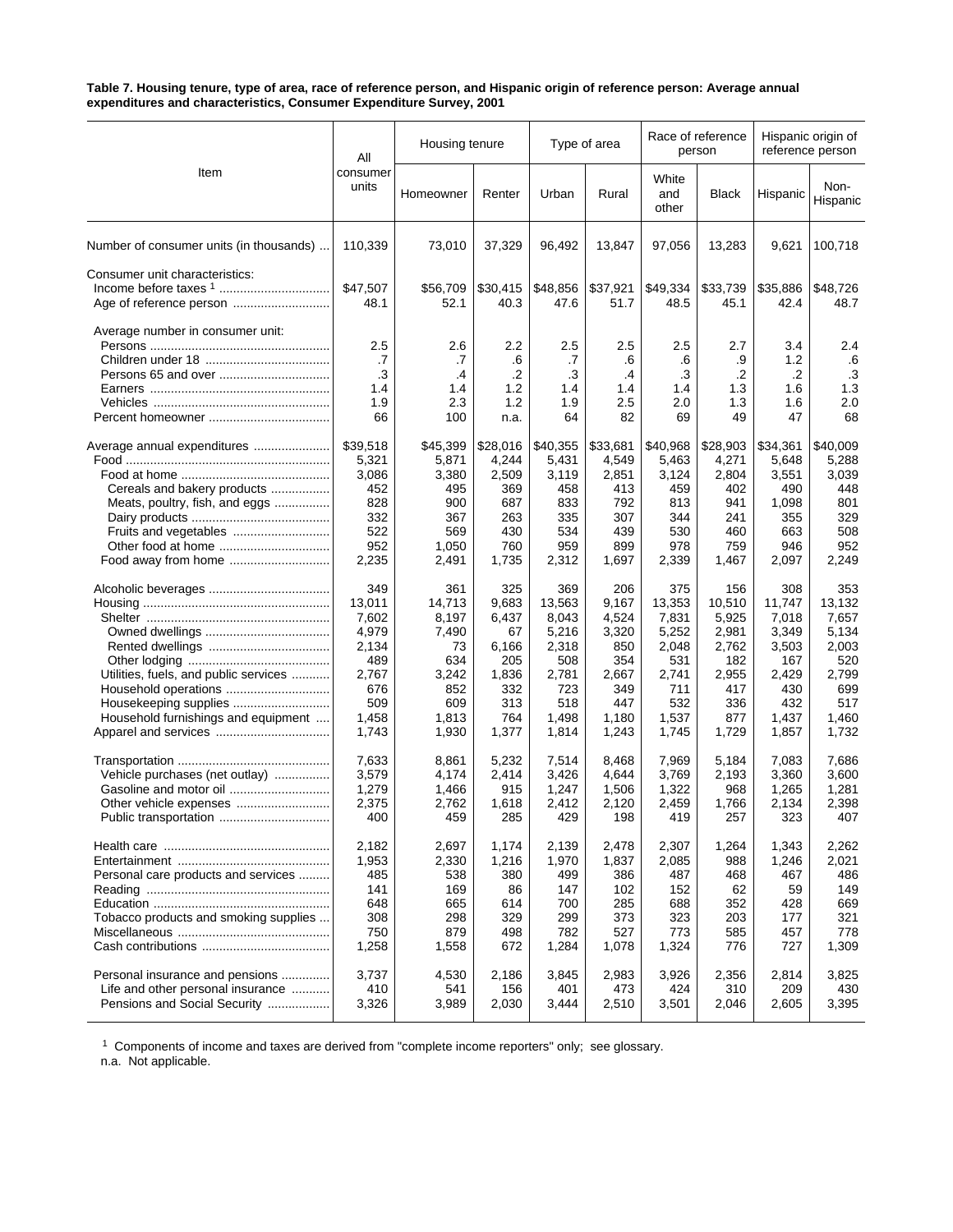# **Table 8. Region of residence: Average annual expenditures and characteristics, Consumer Expenditure Survey, 2001**

| Item                                    | Αll<br>consumer<br>units            | Northeast                           | Midwest                             | South                               | West                                |
|-----------------------------------------|-------------------------------------|-------------------------------------|-------------------------------------|-------------------------------------|-------------------------------------|
| Number of consumer units (in thousands) | 110,339                             | 20,940                              | 25,842                              | 39,177                              | 24,380                              |
| Consumer unit characteristics:          | \$47,507<br>48.1                    | \$50,568<br>49.5                    | \$47,665<br>48.7                    | \$44,218<br>48.0                    | \$49,960<br>46.6                    |
| Average number in consumer unit:        | 2.5<br>.7<br>.3<br>1.4<br>1.9<br>66 | 2.5<br>.6<br>.3<br>1.3<br>1.7<br>64 | 2.4<br>.6<br>.3<br>1.4<br>2.1<br>71 | 2.5<br>.7<br>.3<br>1.3<br>1.9<br>68 | 2.6<br>.7<br>.3<br>1.4<br>2.0<br>61 |
|                                         | \$39,518                            | \$41,169                            | \$39,548                            | \$36,285                            | \$43,261                            |
|                                         | 5,321                               | 5,697                               | 5,052                               | 5,153                               | 5,549                               |
|                                         | 3,086                               | 3,399                               | 2,892                               | 2,983                               | 3,183                               |
|                                         | 452                                 | 511                                 | 435                                 | 431                                 | 454                                 |
|                                         | 828                                 | 939                                 | 720                                 | 846                                 | 816                                 |
|                                         | 332                                 | 375                                 | 328                                 | 301                                 | 348                                 |
|                                         | 522                                 | 608                                 | 459                                 | 482                                 | 577                                 |
|                                         | 952                                 | 966                                 | 951                                 | 923                                 | 988                                 |
|                                         | 2,235                               | 2,299                               | 2,160                               | 2,170                               | 2,366                               |
|                                         | 349                                 | 386                                 | 346                                 | 298                                 | 400                                 |
|                                         | 13,011                              | 14,439                              | 12.458                              | 11,375                              | 15,000                              |
|                                         | 7,602                               | 8,943                               | 7,056                               | 6,101                               | 9,440                               |
|                                         | 4,979                               | 5,789                               | 4,973                               | 3,993                               | 5,872                               |
|                                         | 2,134                               | 2,536                               | 1,549                               | 1,754                               | 3,019                               |
|                                         | 489                                 | 618                                 | 534                                 | 353                                 | 548                                 |
| Utilities, fuels, and public services   | 2,767                               | 2,836                               | 2,823                               | 2,843                               | 2,524                               |
|                                         | 676                                 | 778                                 | 614                                 | 619                                 | 745                                 |
|                                         | 509                                 | 518                                 | 492                                 | 494                                 | 544                                 |
| Household furnishings and equipment     | 1,458                               | 1,365                               | 1,473                               | 1,318                               | 1,748                               |
|                                         | 1,743                               | 2,072                               | 1,695                               | 1,602                               | 1,736                               |
|                                         | 7,633                               | 7,194                               | 7,681                               | 7,448                               | 8,258                               |
|                                         | 3,579                               | 3,131                               | 3,496                               | 3,813                               | 3,676                               |
|                                         | 1,279                               | 1,086                               | 1,367                               | 1,245                               | 1,408                               |
|                                         | 2,375                               | 2,402                               | 2,464                               | 2,110                               | 2,684                               |
|                                         | 400                                 | 574                                 | 353                                 | 281                                 | 491                                 |
|                                         | 2,182                               | 2,084                               | 2,292                               | 2,194                               | 2,129                               |
|                                         | 1,953                               | 1,854                               | 2,220                               | 1,652                               | 2,241                               |
| Personal care products and services     | 485                                 | 479                                 | 482                                 | 467                                 | 521                                 |
|                                         | 141                                 | 169                                 | 162                                 | 101                                 | 159                                 |
|                                         | 648                                 | 729                                 | 689                                 | 483                                 | 798                                 |
| Tobacco products and smoking supplies   | 308                                 | 304                                 | 374                                 | 316                                 | 230                                 |
|                                         | 750                                 | 985                                 | 701                                 | 605                                 | 833                                 |
|                                         | 1,258                               | 1,007                               | 1,541                               | 1,206                               | 1,258                               |
| Personal insurance and pensions         | 3,737                               | 3,770                               | 3,853                               | 3,385                               | 4,149                               |
| Life and other personal insurance       | 410                                 | 405                                 | 474                                 | 418                                 | 335                                 |
|                                         | 3,326                               | 3,366                               | 3,379                               | 2,967                               | 3,815                               |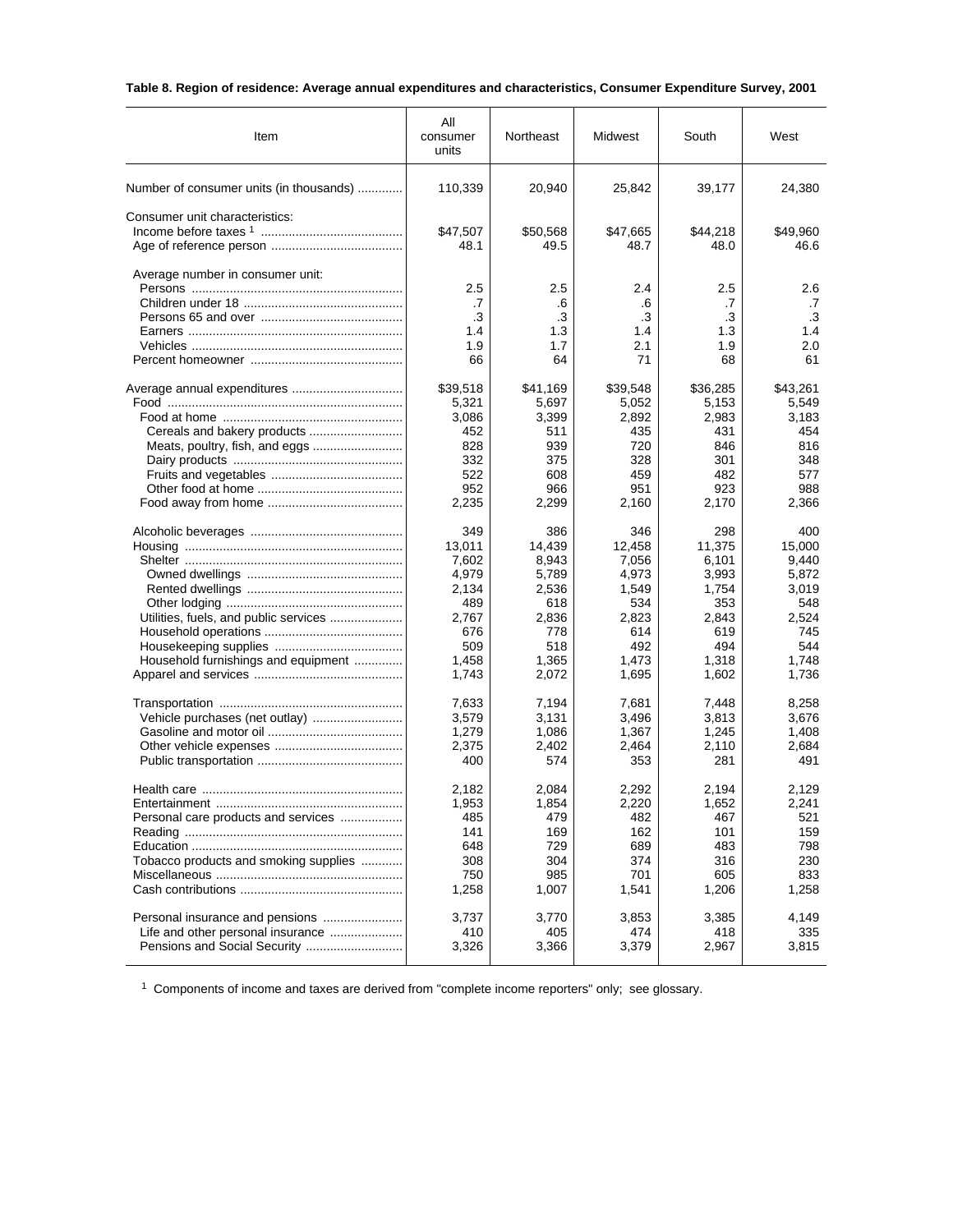# **Table 9. Occupation of reference person: Average annual expenditures and characteristics, Consumer Expenditure Survey, 2001**

| Item                                                                                                                                                                                                 | Self-<br>employed<br>workers                                             | Total<br>wage and<br>salary<br>earners                                   | Managers<br>and<br>professionals                                          | Technical,<br>sales and<br>clerical<br>workers                         | Service<br>workers                                                     | Construction<br>workers and<br>mechanics                                   | Operators,<br>fabricators<br>and<br>laborers                           | Retired                                                                | All other,<br>including<br>not<br>reporting                            |
|------------------------------------------------------------------------------------------------------------------------------------------------------------------------------------------------------|--------------------------------------------------------------------------|--------------------------------------------------------------------------|---------------------------------------------------------------------------|------------------------------------------------------------------------|------------------------------------------------------------------------|----------------------------------------------------------------------------|------------------------------------------------------------------------|------------------------------------------------------------------------|------------------------------------------------------------------------|
| Number of consumer units (in<br>thousands)                                                                                                                                                           | 4,874                                                                    | 74,016                                                                   | 26,766                                                                    | 21,137                                                                 | 10,227                                                                 | 5,045                                                                      | 10,841                                                                 | 19,331                                                                 | 12,118                                                                 |
| Consumer unit characteristics:<br>Income before taxes $1$<br>Age of reference person                                                                                                                 | \$53,465<br>51.2                                                         | \$55,254<br>41.8                                                         | \$77,657<br>43.3                                                          | \$46,839<br>40.5                                                       | \$35,750<br>40.4                                                       | \$47,580<br>41.3                                                           | \$38,887<br>42.0                                                       | \$24,637<br>73.0                                                       | \$30,000<br>46.1                                                       |
| Average number in consumer unit:<br>Children under 18<br>Persons 65 and over<br>Percent homeowner                                                                                                    | 2.6<br>.7<br>.3<br>1.7<br>2.3<br>79                                      | 2.7<br>.8<br>$\cdot$ 1<br>1.7<br>2.1<br>63                               | 2.6<br>.7<br>$\cdot$ 1<br>1.7<br>2.2<br>74                                | 2.5<br>.7<br>$\cdot$ 1<br>1.7<br>1.9<br>58                             | 2.8<br>.9<br>$\cdot$ 1<br>1.7<br>1.7<br>49                             | 3.0<br>.9<br>.1<br>1.8<br>2.6<br>67                                        | 2.9<br>.9<br>$\cdot$ 1<br>1.8<br>2.1<br>59                             | 1.7<br>$\cdot$ 1<br>$1.2$<br>$\cdot$<br>1.5<br>80                      | 2.7<br>.8<br>$.2\phantom{0}$<br>.7<br>1.6<br>57                        |
| Average annual expenditures<br>Food at home<br>Cereals and bakery products<br>Meats, poultry, fish, and eggs<br>Dairy products<br>Fruits and vegetables<br>Other food at home<br>Food away from home | \$48,318<br>6,373<br>3,485<br>499<br>921<br>383<br>582<br>1,100<br>2,888 | \$43,822<br>5,784<br>3,211<br>466<br>858<br>344<br>532<br>1,011<br>2,573 | \$56,058<br>6,788<br>3,532<br>511<br>869<br>390<br>615<br>1,146<br>3,257  | \$39,982<br>5,443<br>3,052<br>455<br>833<br>319<br>492<br>953<br>2,391 | \$32,515<br>4,804<br>2,828<br>414<br>785<br>304<br>476<br>849<br>1,976 | \$40,523<br>6,272<br>3,616<br>498<br>1,074<br>368<br>569<br>1,107<br>2,657 | \$33,672<br>4,814<br>2,948<br>423<br>849<br>313<br>450<br>913<br>1,866 | \$26,843<br>3,765<br>2,487<br>391<br>657<br>262<br>461<br>717<br>1,277 | \$29,838<br>4,479<br>3,071<br>439<br>869<br>340<br>526<br>897<br>1,408 |
| Alcoholic beverages<br>Owned dwellings<br>Rented dwellings<br>Other lodging<br>Utilities, fuels, and public services<br>Household operations<br>Housekeeping supplies<br>Household furnishings and   | 423<br>14,669<br>8,489<br>5,905<br>1,806<br>778<br>3,130<br>841<br>635   | 400<br>14,339<br>8,544<br>5,600<br>2,411<br>533<br>2,868<br>741<br>536   | 496<br>18,818<br>11,391<br>8,239<br>2,245<br>907<br>3,235<br>1,189<br>681 | 350<br>13,150<br>7,859<br>4,777<br>2,704<br>378<br>2,694<br>614<br>508 | 326<br>10,606<br>6,229<br>3,362<br>2,632<br>235<br>2,503<br>401<br>450 | 475<br>12,347<br>6,874<br>4,470<br>2,096<br>309<br>2,854<br>441<br>514     | 304<br>10,138<br>5,814<br>3,328<br>2,187<br>299<br>2,650<br>343<br>354 | 208<br>8,921<br>4,649<br>3,113<br>1,180<br>357<br>2,425<br>517<br>439  | 228<br>10,754<br>6,195<br>3,784<br>2,099<br>312<br>2,549<br>466<br>398 |
| Apparel and services                                                                                                                                                                                 | 1,574<br>1,855                                                           | 1,651<br>2,038                                                           | 2,323<br>2,530                                                            | 1,475<br>2,012                                                         | 1,023<br>1,724                                                         | 1,665<br>1,700                                                             | 977<br>1,408                                                           | 891<br>863                                                             | 1,145<br>1,301                                                         |
| Transportation<br>Vehicle purchases (net outlay)<br>Gasoline and motor oil<br>Other vehicle expenses<br>Public transportation                                                                        | 8,750<br>4,142<br>1,476<br>2,564<br>568                                  | 8,663<br>4,079<br>1,438<br>2,713<br>434                                  | 10,109<br>4,476<br>1,571<br>3,370<br>692                                  | 8,072<br>3,955<br>1,310<br>2,461<br>346                                | 6,823<br>3,201<br>1,240<br>2,100<br>282                                | 8,781<br>4,301<br>1,727<br>2,509<br>244                                    | 7,941<br>4,064<br>1,414<br>2,263<br>199                                | 4,587<br>2,014<br>793<br>1,458<br>321                                  | 5,751<br>2,797<br>1,006<br>1,699<br>250                                |
| Entertainment<br>Personal care products and                                                                                                                                                          | 3,021<br>2,674                                                           | 1,880<br>2,172                                                           | 2,302<br>2,916                                                            | 1,799<br>1,955                                                         | 1,359<br>1,420                                                         | 1,799<br>1,928                                                             | 1,528<br>1,589                                                         | 3,430<br>1,267                                                         | 1,697<br>1,420                                                         |
| Tobacco products and smoking                                                                                                                                                                         | 538<br>186<br>628                                                        | 522<br>146<br>782                                                        | 633<br>224<br>1,150                                                       | 558<br>123<br>720                                                      | 404<br>85<br>451                                                       | 411<br>105<br>414                                                          | 362<br>78<br>479                                                       | 398<br>139<br>146                                                      | 372<br>94<br>639                                                       |
| Miscellaneous<br>Cash contributions                                                                                                                                                                  | 298<br>1,074<br>2,028                                                    | 340<br>815<br>1,248                                                      | 247<br>1,171<br>1,871                                                     | 318<br>655<br>948                                                      | 384<br>605<br>745                                                      | 544<br>635<br>1,192                                                        | 478<br>529<br>792                                                      | 161<br>569<br>1,501                                                    | 353<br>516<br>626                                                      |
| Personal insurance and pensions .<br>Life and other personal insurance<br>Pensions and Social Security                                                                                               | 5,802<br>574<br>5,228                                                    | 4,693<br>430<br>4,263                                                    | 6,803<br>623<br>6,180                                                     | 3,879<br>333<br>3,546                                                  | 2,780<br>292<br>2,488                                                  | 3,919<br>310<br>3,608                                                      | 3,232<br>328<br>2,904                                                  | 888<br>392<br>497                                                      | 1,611<br>255<br>1,355                                                  |